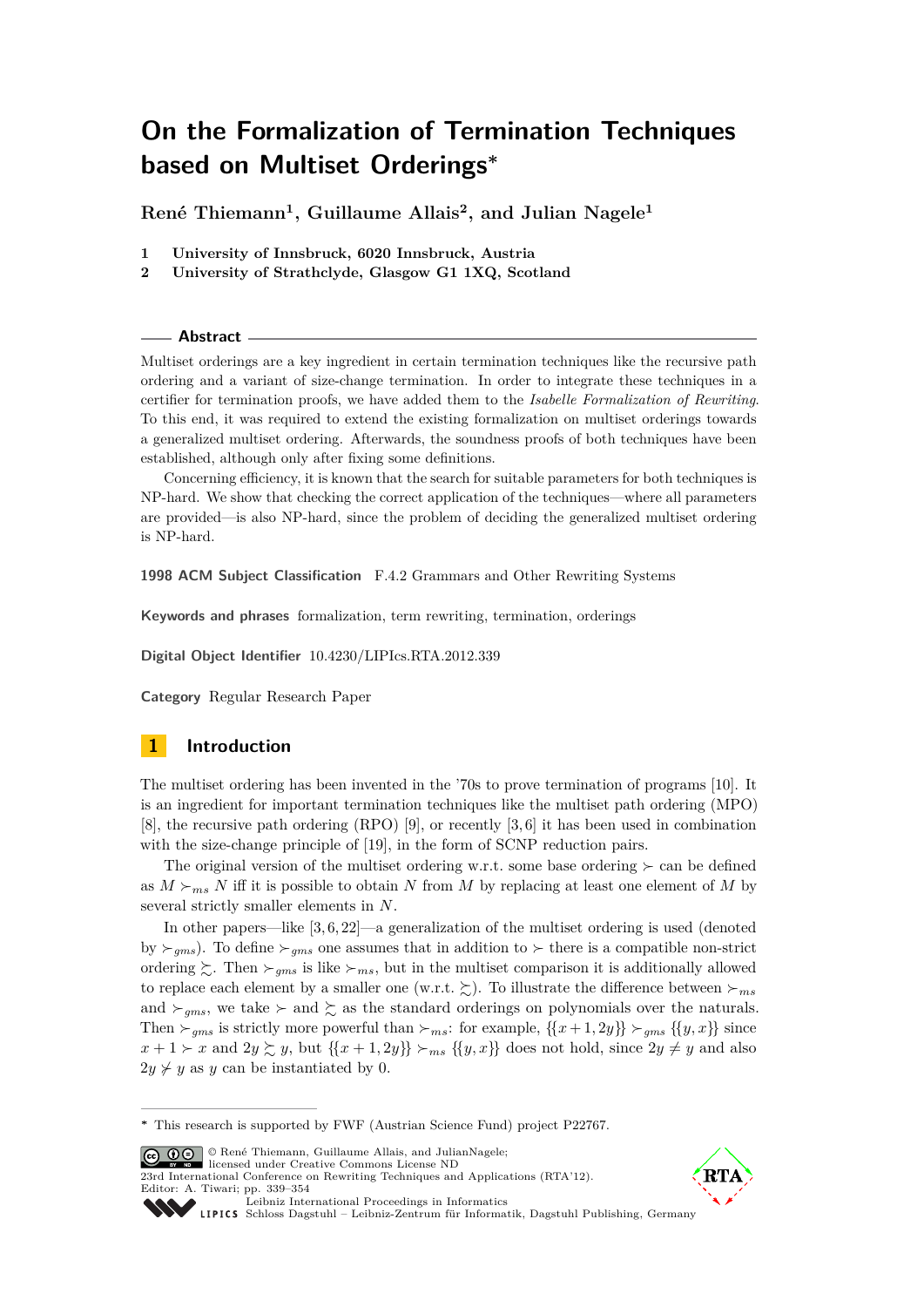Note that  $\gtrsim_{ams}$  is indeed used in powerful termination tools like AProVE [\[11\]](#page-15-7). Hence, for the certification of termination proofs which make use of SCNP reduction pairs or RPOs which are defined via  $\succ_{ams}$ , we need a formalization of this multiset ordering.

However, in the literature and in formalizations, often only  $\succ_{ms}$  is considered. And even those papers that use  $\succ_{gms}$  only shortly list the differences between  $\succ_{ms}$  and  $\succ_{gms}$ —if at all—and afterwards just assume that both multiset orderings have similar properties.

To change this situation, as one new contribution of this paper, we give the first formalization of  $\succ_{gms}$ , and could indeed show that  $\succ_{ms}$  and  $\succ_{gms}$  behave quite similar. However, we also found one essential difference between both orderings. It is well known that deciding  $\succ_{ms}$  is easy, one just removes identical elements and afterwards has to find for each element in the one set a larger element in the other. In contrast, we detected and proved that deciding  $\succ_{\textit{ams}}$  is an NP-complete problem.

Note that the original definition of RPO misses a feature that is present in other orderings like polynomial interpretations where it is possible to compare variables against a least element:  $x \gtrsim 0$ . This feature was already integrated in other orderings like KBO [\[17\]](#page-15-8), and it can also be integrated into RPO where one allows to compare  $x \succeq c$  if c is a constant of least precedence. For example, the internal definition of RPO in AProVE is the one of [\[22\]](#page-15-5)—which is based on  $\succ_{gms}$ —with the additional inference rule of " $x \succsim c$ ". As a second new contribution we formalized this RPO variant and fixed its definition, as it turned out that it is not stable. Moreover, we show that the change from  $\succ_{ms}$  to  $\succ_{qms}$  increases the complexity of RPO: From [\[18\]](#page-15-9) it is known that deciding whether two terms are in relation w.r.t. a given RPO or MPO is in P. However, if one uses the definitions of MPO and RPO in this paper which are based on  $\succ_{gms}$ , then the same decision problem becomes NP-complete.

As third new contribution we also give the first formalization of SCNP reduction pairs where we could establish the main soundness theorem, although several definitions had to be fixed. Again, we have shown that the usage of  $\succ_{qms}$  makes certification for SCNP reduction pairs an NP-complete problem. As a consequence, the search for suitable SCNP reduction pairs and the problem whether two terms are in relation for a given SCNP reduction pair belong to the same complexity class, as they are both NP-complete.

All our formalizations are using the proof assistant Isabelle/HOL [\[21\]](#page-15-10). They are available within the IsaFoR library (Isabelle Formalization of Rewriting, [\[24\]](#page-15-11)). The new parts of the corresponding proof checker CeTA—which is just obtained by applying the code generator of Isabelle [\[13\]](#page-15-12) on IsaFoR—have been tested on the examples of the experiments performed in [\[22\]](#page-15-5). After fixing some output bugs, eventually all proofs could be certified. Both IsaFoR and CeTA are freely available at:

### <http://cl-informatik.uibk.ac.at/software/ceta>

The paper is structured as follows. We give preliminaries and the exact definitions for  $\succ_{ms}$  and  $\succ_{qms}$  in Sec. [2.](#page-1-0) Afterwards we discuss the formalization of  $\succ_{qms}$  in Sec. [3.](#page-2-0) Different variants of RPO are discussed in Sec. [4.](#page-4-0) Here, we also show that certifying constraints for the RPO variant used in AProVE is NP-complete. In Sec. [5](#page-8-0) we discuss the formalization of SCNP reduction pairs. Finally, in Sec. [6](#page-13-0) we elaborate on our certified algorithms for checking whether two terms are in relation w.r.t. RPO or the orderings from an SCNP reduction pair, and we report on our experimental results.

# <span id="page-1-0"></span>**2 Preliminaries**

We refer to [\[2\]](#page-14-1) for basic notions and notations of rewriting. A *signature* is a set of symbols  $\mathcal{F} = \{f, g, F, G, \dots\}$ , each associated with an *arity*. We write  $\mathcal{T}(\mathcal{F}, \mathcal{V})$  for the set of terms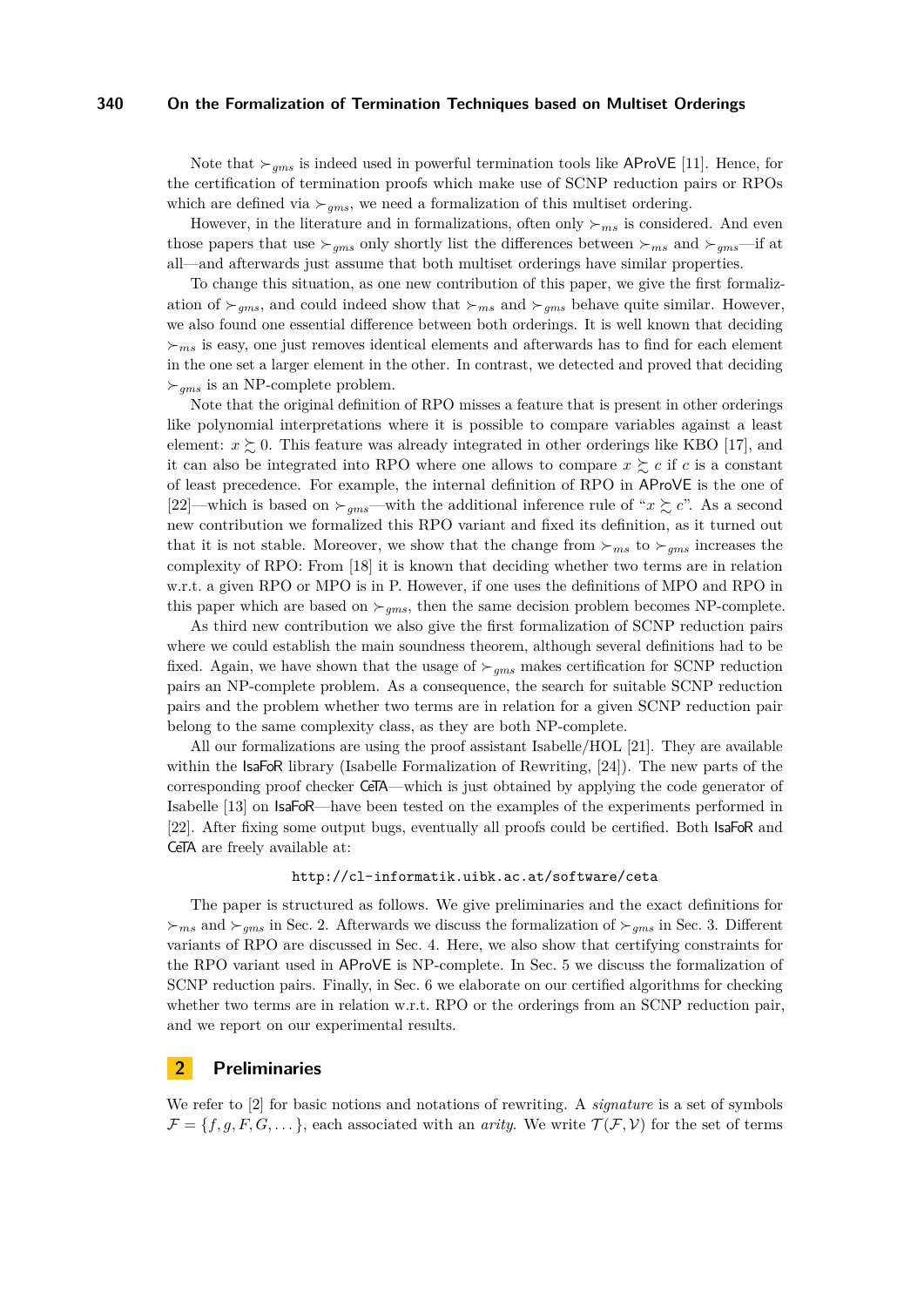over signature F and set of variables V. We write  $V(t)$  for the set of variables occurring in t. A relation  $\succ$  on  $\mathcal{T}(\mathcal{F}, \mathcal{V})$  is *stable* iff it is closed under substitutions, and it is *monotone*, iff it is closed under contexts. A *term rewrite system* (TRS) is a set of *rules*  $\ell \rightarrow r$ . The rewrite relation  $\rightarrow_{\mathcal{R}}$  of a TRS  $\mathcal{R}$  is the smallest stable and monotone relation containing  $\mathcal{R}$ .

We write *Id* for the identity relation, and for each relation  $\succ$ , let  $\succeq$  be its reflexive closure.

<span id="page-2-6"></span> $\triangleright$  **Definition 2.1** (Ordering pair, reduction pair). The pair  $(\succsim, \succ)$  is an *ordering pair* (over carrier A) iff  $\succsim$  is a quasi-ordering over  $A$ ,  $\succ$  is a transitive and well-founded relation over A, and  $\succ$  and  $\succright$  are compatible, i.e.,  $\succ \circ \succsim \subseteq \succ$  and  $\succsim \circ \succ \subseteq \succ$ .

The pair  $(\succsim, \succ)$  is a *non-monotone reduction pair* iff  $(\succsim, \succ)$  is an ordering pair over  $\mathcal{T}(\mathcal{F}, \mathcal{V})$  where both  $\succ$  and  $\succsim$  are stable. If additionally  $\succsim$  is monotone, then  $(\succsim, \succ)$  is a *reduction pair*, and if both  $\succ$  and  $\succsim$  are monotone, then  $(\succsim, \succ)$  is a *monotone reduction pair*.

Throughout this paper we only consider finite multisets  $\{x_1, \ldots, x_n\}$  and we write  $\mathfrak{P}(A)$ for the set of all multisets with elements from A. For every function  $f : A \to A$  and every multiset  $M \in \mathfrak{P}(A)$  we define the image of f on M as  $f[M] = \{f(x) | x \in M\}$ .

**Definition 2.2** (Multiset orderings). Let  $\succ$  and  $\succsim$  be relations over A. We define the *multiset ordering* ( $\succ_{ms}$ ), the *generalized multiset ordering* ( $\succ_{gms}$ ), and the corresponding non-strict ordering  $(\gtrsim_{gms})$  over  $\mathfrak{P}(A)$  as follows:  $M_1 \gtrsim_{ms} / \gtrsim_{gms} M_2$  iff there are  $S_i$ and  $E_i$  such that  $M_1 = S_1 \cup E_1$ ,  $M_2 = S_2 \cup E_2$ , and

conditions [1,](#page-2-1) [2,](#page-2-2) and [4](#page-2-3) are satisfied:  $M \succ_{ms} N$ 

- conditions [1,](#page-2-1) [3,](#page-2-4) and [4](#page-2-3) are satisfied:  $M \succ_{qms} N$
- conditions [1](#page-2-1) and [3](#page-2-4) are satisfied:  $M \succeq_{qms} N$

where conditions [1–](#page-2-1)[4](#page-2-3) are defined by:

- <span id="page-2-1"></span>**1.** for each  $y \in S_2$  there is some  $x \in S_1$  with  $x \succ y$
- <span id="page-2-2"></span>2.  $E_1 = E_2$
- <span id="page-2-4"></span>**3.**  $E_1 = \{\{x_1, \ldots, x_n\}\}\$ ,  $E_2 = \{\{y_1, \ldots, y_n\}\}\$ , and  $x_i \succsim y_i$  for all  $1 \leq i \leq n$
- <span id="page-2-3"></span>4.  $S_1 \neq \emptyset$

Whenever  $M_i$  is split into  $S_i \cup E_i$  we call  $S_i$  the *strict part* and  $E_i$  the *non-strict part*.

Note that  $\succ_{qms}$  indeed generalizes  $\succ_{ms}$ , since  $\succ_{qms} = \succ_{ms}$  if  $\succsim = Id$ .

# <span id="page-2-0"></span>**3 Formalization of the Generalized Multiset Ordering**

Replacing condition [2](#page-2-2) by [3](#page-2-4) makes the formalization of  $\succ_{qms}$  a bit more involved than the one of  $\succ_{ms}$ : the simple operation of (multiset) equality  $E_1 = E_2$  is replaced by demanding that both  $E_1$  and  $E_2$  can be enumerated in such a way that  $x_i \gtrsim y_i$  for all  $1 \leq i \leq n$ . Note that instead of enumerations one can equivalently demand that there is a bijection  $f : E_1 \to E_2$ such that for all  $x \in E_1$  we have  $x \succeq f(x)$ .

There is one main advantage of formalizing condition [3](#page-2-4) via enumerations instead of bijections. It will be rather easy to develop an algorithm deciding  $\succ_{qms}$ . However, using enumerations we also observe a drawback: the proof that  $\succ_{gms}$  and  $\succsim_{gms}$  are compatible and transitive orderings will be harder than using bijections since composing bijections is easier than combining enumerations.

The formalization of the following (expected) properties for  $\succ_{gms}$  and  $\succsim_{gms}$  has been rather simple.

<span id="page-2-5"></span> $\blacktriangleright$  **Lemma 3.1.**  $\succ_{gms}$  *and*  $\succsim_{gms}$  *have the following properties:* 

- **1.** the empty set is the unique minimum of  $\succ_{gms}$  and  $\succsim_{gms}$
- **2.** *if*  $\gtrsim$  *is reflexive then so is*  $\gtrsim_{gms}$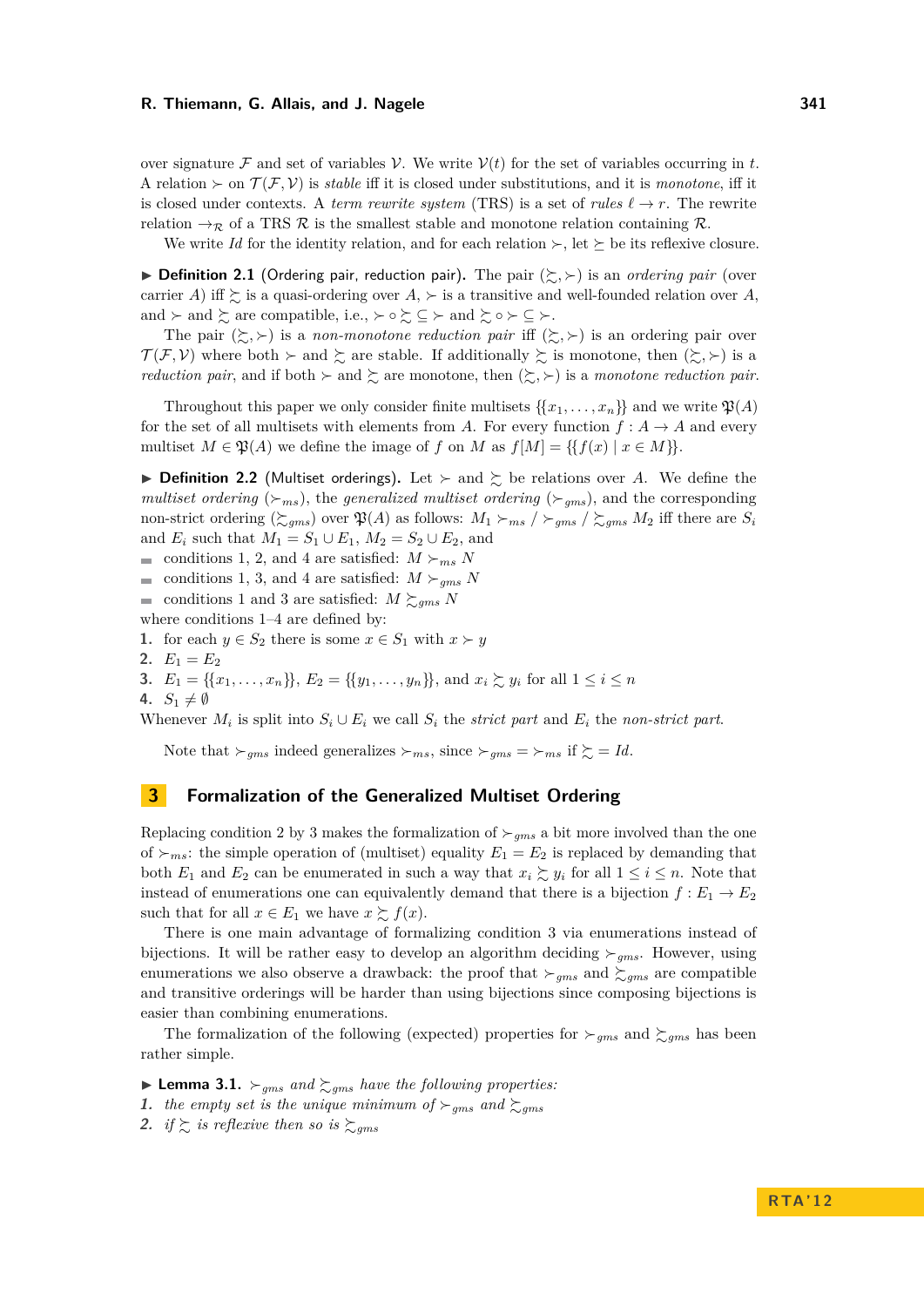- **3.** *if*  $\succ$  *is irreflexive and compatible with*  $\succsim$  *then*  $\succsim$ <sub>*gms</sub> is irreflexive*</sub>
- **4.** if  $\succ$  and  $\succsim$  are closed under an operation op then  $\succ$ <sub>gms</sub> and  $\succsim$ <sub>gms</sub> are closed under op[·].

In contrast, the formalization of transitivity and compatibility was more tedious.

<span id="page-3-0"></span>**If**  $\geq$  and  $\geq$  *are compatible and transitive then so are*  $\succ_{gms}$  *and*  $\geq$  *gms* 

**Proof.** For the sake of simplicity, we will work here with the definition of  $(\succ_{qms}, \succ_{qams})$  using bijections rather than enumerations: all technical details when using the representation with enumerations are available in IsaFoR, theory *Multiset-Extension*. Given that this lemma states four results that are pretty similar, we will only prove transitivity of  $\sum_{g}$  and let the reader see how the proof could be slightly modified in the other cases.

Let M, N and P be three multisets such that  $M \succeq_{gms} N$  (1) and  $N \succeq_{gms} P$  (2). From (1) we get the partitions  $M = M' \cup E$  and  $N = N' \cup F$  and the bijection  $f_{MN} : E \to F$ . From (2) we get the partitions  $N = N'' \cup F'$  and  $P = P' \cup G$  and the bijection  $f_{NP} : F' \to G$ . We define the multiset I as  $I = F \cap F'$  and claim that the partitions  $M = (M \setminus f_{MN}^{-1}[I]) \cup f_{MN}^{-1}[I]$ and  $P = (P \setminus f_{NP}[I]) \cup f_{NP}[I]$  and the bijection  $f_{NP} \circ f_{MN}$  are the ones needed to prove  $M \succeq_{qms} P$ .

If  $p \in P \setminus f_{NP}[I]$  then we have to find some  $m \in M \setminus m \notin f_{MN}^{-1}[I]$  satisfying  $m \succ p$ . We distinguish two cases. In the first case,  $p \in P'$  and thus there is an  $n \in N''$  such that  $n \succ p$ and  $n \notin I$ . If  $n \in N'$  then by (1) there is some  $m \in M'$  with  $m \succ n$  and hence,  $m \succ p$ by transitivity of  $\succ$ . Moreover, since  $M' \subseteq M \setminus f_{MN}^{-1}[I]$  we found the desired element m. Otherwise,  $n \in F$  and hence, for  $m = f_{MN}^{-1}(n)$  we know  $m \succeq n$  using (1). By compatibility, also  $m \succ p$ . Again,  $m \in M \setminus f_{MN}^{-1}[I]$  since  $n \notin I$ . In the second case,  $p \in G$  and thus for  $n = f_{NP}^{-1}(p)$  we conclude  $n \in F'' \setminus I$  and  $n \succsim p$ , and hence  $n \notin F$ . Thus, there is an element  $m \in M'$  which satisfies  $m \succ n$ . By compatibility we again achieve  $m \succ p$ .

If  $p \in f_{NP}[I]$ , we have an element  $n \in F'$  such that  $n \succsim p$ ; n is also in F and therefore we have an element  $m \in f_{MN}^{-1}[I]$  such that  $m \succsim n \succsim p$  and hence,  $m \succsim p$ .

Here lies the main difference to the formalization of  $\succ_{ms}$  in [\[16\]](#page-15-13). While just transitivity needs to be shown for  $\succ_{ms}$ , we had to show transitivity of both  $\succ_{qms}$  and  $\succsim_{qms}$  as well as compatibility from both sides. Moreover the formalized proofs of these facts get more complicated since we cannot simply use bijections, set intersections, and differences, but have to deal with enumerations.

After having established Lem. [3.1](#page-2-5) and Lem. [3.2](#page-3-0) it remains to prove the most interesting and also most complicated property of  $\succ_{gms}$ , namely strong normalization. In the remainder of this section we assume that  $\succ$  and  $\succright$  are compatible and transitive, and that  $\succ$  is strongly normalizing. Our proof is closely related to the one for  $\succ_{ms}$  [\[20\]](#page-15-14) which is due to Buchholz: we first introduce a more atomic relation  $\succ_{qms\text{-}step}$  which has  $\succ_{qms}$  as its transitive closure. Then it suffices to prove that  $\succ_{gms\text{-}step}$  is well-founded.

**Definition 3.3.** We define  $\succ_{gms\text{-}step}$  as  $M \succ_{gms\text{-}step} N$  iff  $M \succ_{gms} N$  where in the split  $M = S \cup E$  the size of S is exactly one.

## <span id="page-3-2"></span> $\blacktriangleright$  **Lemma 3.4.**  $\succ_{qms}$  *is the transitive closure of*  $\succ_{qms\text{-}step}$ *.*

For strong normalization we perform an accessibility-style proof, i.e., we define  $A$  as the set of strongly normalizing elements w.r.t.  $\succ_{gms\text{-}step}$  and show that A contains all multisets. Note that to show  $M \in \mathcal{A}$  it suffices to prove strong normalization for all N with  $M \succ_{qms\text{-}step} N$ . Moreover, since  $\succ_{qms\text{-}step}$  is strongly normalizing on A, one can use the following induction principle to prove some property  $P$  for all elements in  $\mathcal{A}$ .

<span id="page-3-1"></span>
$$
(\forall M. (\forall N \in \mathcal{A}.M \succ_{gms\text{-}step} N \to P(N)) \to P(M)) \to (\forall M \in \mathcal{A}.P(M))
$$
 (\*)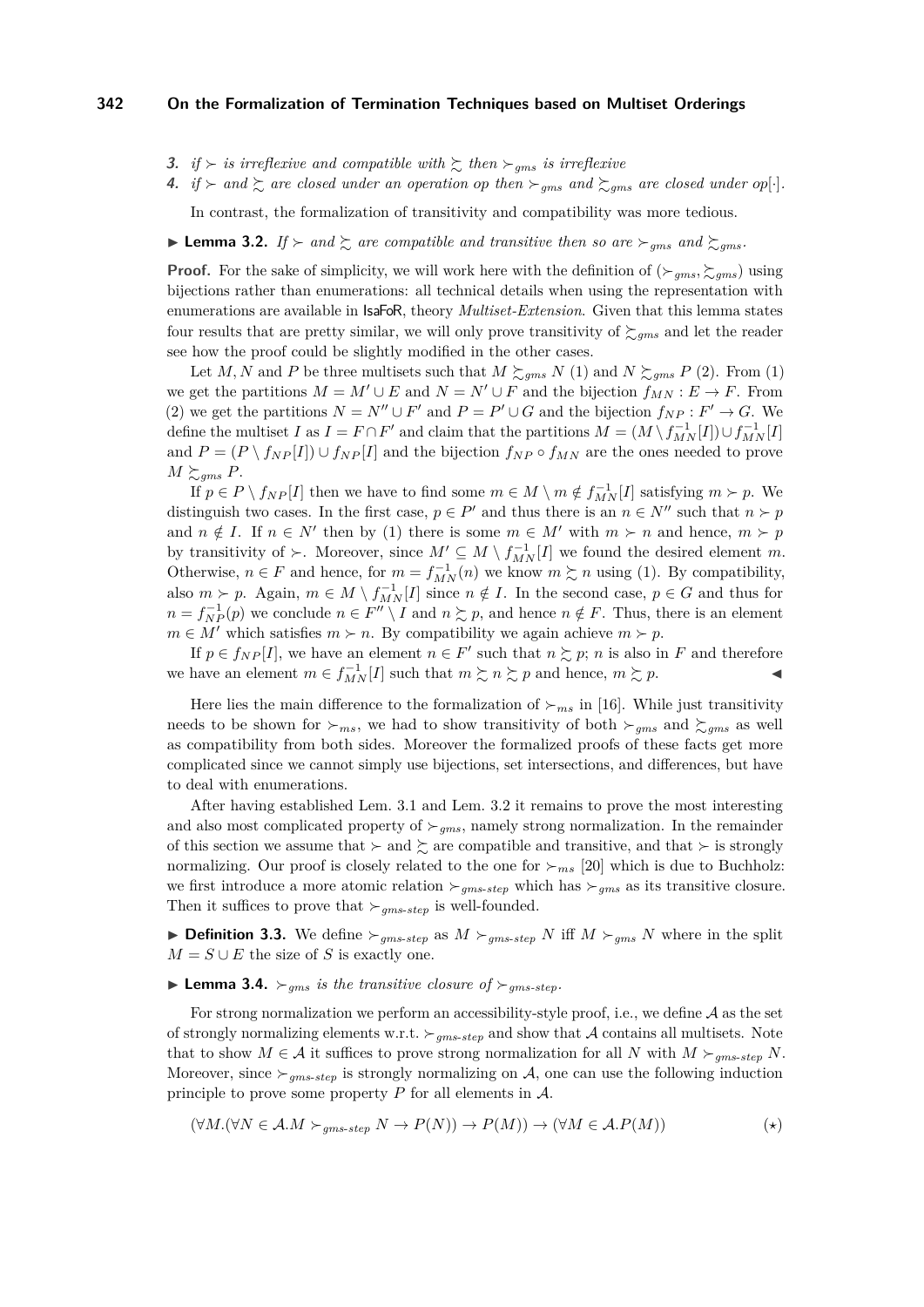We will later on apply this induction scheme using the first of the following two predicates:

 $P(x)$  is defined as  $\forall M.M \in \mathcal{A} \rightarrow M \cup \{\{x\}\}\in \mathcal{A}$ 

 $Q(M, x)$  is defined as  $\forall b. x \succsim b \rightarrow M \cup \{\{b\}\}\in \mathcal{A}$  $\rightarrow$ 

For showing that all multisets belong to  $A$ , we will require the following technical lemma.

<span id="page-4-1"></span>**► Lemma 3.5.** For all multisets  $M \in \mathcal{A}$  and for all elements a, if  $\forall N.M \succ_{ams\text{-step}} N \rightarrow$  $Q(N, a)$  *and*  $\forall b.a \succ b \rightarrow P(b)$  *then*  $Q(M, a)$  *holds.* 

**Proof.** To prove  $Q(M, a)$ , let b be an element such that  $a \succeq b$  where we have to show  $M \cup \{\{b\}\}\in \mathcal{A}$ . To prove the latter, we consider an arbitrary N with  $M \cup \{\{b\}\}\succeq_{ams\text{-step}} N$ and have to show  $N \in \mathcal{A}$ . From  $M \cup \{\{b\}\}\succ_{qms\text{-}step} N$  we obtain suitable  $m_1, \ldots, m_k$ ,  $n_1, \ldots, n_k$ , m, and N' to perform the splits  $M \cup \{\{b\}\} = \{\{m\}\} \cup \{\{m_1, \ldots, m_k\}\}\$ and  $N = N' \cup \{\{n_1, \ldots, n_k\}\}\.$  We distinguish two cases: either b is part of  $\{\{m_1, \ldots, m_k\}\}\.$ equal to m.

If  $b = m_i$  for some i then  $M \succ_{gms\text{-}step} N \setminus \{\{n_i\}\}\)$ . Thanks to the first hypothesis and the fact that  $a \succsim n_i$  (because  $a \succsim b = m_i \succsim n_i$ ), we can conclude that  $N \in \mathcal{A}$ .

If  $b = m$  then one can prove that  $\{\{n_1, \ldots, n_k\}\}\in \mathcal{A}$  using the fact that  $\{\{m_1, \ldots, m_k\}\}$  $M \in \mathcal{A}$  and  $\forall i.m_i \succsim n_i$ . By induction on the size of N' and thanks to the second hypothesis and the fact that for any  $p \in N'$ ,  $a \succsim b \succ p$ , we deduce that  $\{\{n_1, \ldots, n_k\}\} \cup N' \in \mathcal{A}$  which concludes the proof.

<span id="page-4-2"></span> $▶$  **Lemma 3.6.**  $\forall M.M \in \mathcal{A}$ .

**Proof.** The proof of the lemma is done by induction on the size of the multiset M.

If M is the empty multiset, then obviously, it is strongly normalizing (hence in  $\mathcal{A}$ ).

Otherwise we have to prove  $\forall a.\forall M \in \mathcal{A}.M \cup \{\{a\}\}\in \mathcal{A}$  which is the same as  $\forall a.P(a)$ . We perform a well-founded induction on a (w.r.t.  $\succ$ ) using the property P and are left to prove  $P(a)$  assuming that  $\forall b.a \succ b \rightarrow P(b)$  holds. We pick a multiset  $M \in \mathcal{A}$  and perform an induction on M using ( $\star$ ) to prove the property  $Q(M, a)$  (which entails  $P(a)$  because  $\succsim$  is reflexive): for any  $M \in \mathcal{A}$  we have to prove  $Q(M, a)$  given the induction hypothesis  $\forall N.M \succ_{\textit{ams-step}} N \rightarrow Q(N, a)$ . But this result is a trivial application of Lem. [3.5](#page-4-1) using the two induction hypotheses that we just generated.

Using Lem. [3.4](#page-3-2) and Lem. [3.6,](#page-4-2) strong normalization of  $\succ_{ams}$  immediately follows.

 $\blacktriangleright$  **Theorem 3.7.**  $\succ_{qms}$  *is strongly normalizing.* 

## <span id="page-4-0"></span>**4 Multiset and Recursive Path Ordering**

In this section we study variations of MPO and RPO. To this end, throughout this section we assume that  $\geqslant$  is some precedence for the signature F. We write  $\geqslant \geqslant \leqslant$  for the strict part of the precedence, and  $\approx$  =  $\geq$   $\cap$   $\leq$  for its equivalence relation.

A standard version of MPO allowing quasi-precedences can be defined by the following inference rules.

$$
\frac{s_i \succeq^{mpo} t}{f(\vec{s}) \succ^{mpo} t} \qquad \frac{\{\{\vec{s}\}\} \succ^{mpo}_{ms} \{\{\vec{t}\}\}}{f(\vec{s}) \succ^{mpo} g(\vec{t})} f \approx g \qquad \frac{f(\vec{s}) \succ^{mpo} t_i \text{ for all } i}{f(\vec{s}) \succ^{mpo} g(\vec{t})} f > g
$$

For example for the precedence where  $g \approx h$  we conclude that  $f(y, s(x)) \succ^{mpo} f(x, y)$  and  $g(s(x)) \succ^{mpo} h(x)$ , but  $f(g(y), s(x)) \not\sim^{mpo} f(x, h(y))$  since  $\{\{g(y), s(x)\}\}\not\sim^{mpo}_{ms} \{\{x, h(y)\}\}\$ as  $g(y) \not\geq^{mpo} h(y).$ 

**R TA ' 1 2**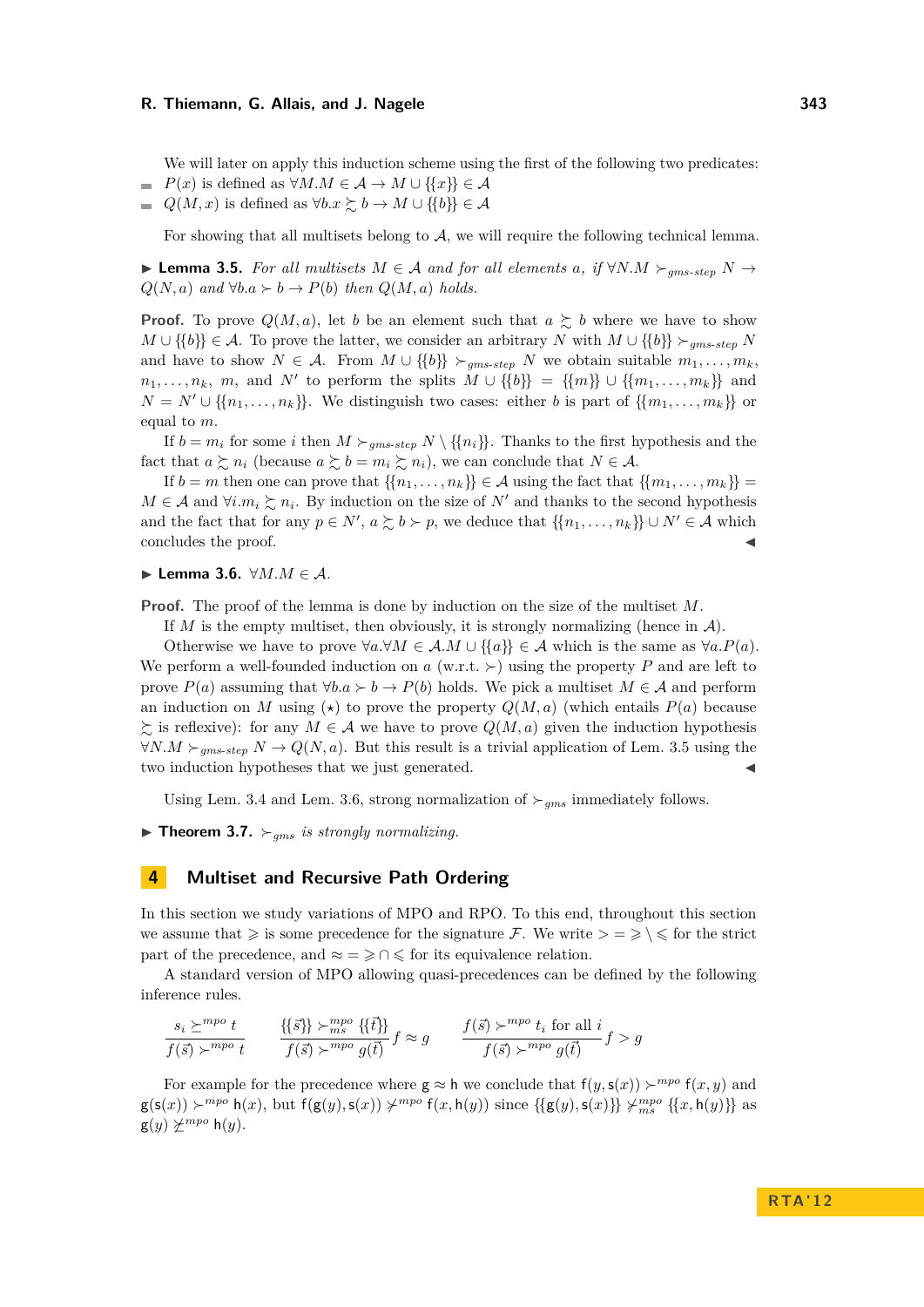To increase the power of MPO, the following inference rules are sometimes used which generalize MPO by defining two orderings  $\succ^{gmpo}$  and  $\succsim^{gmpo}$  where the multiset extension is done via  $\succ_{ams}$ . This variant of MPO is the one that is internally used within AProVE, and if one removes the last inference rule  $(x \succcurlyeq^{gmpo} c)$ , then it is equivalent to the MPO definition of [\[22\]](#page-15-5).

$$
(1) \frac{s_i \sum^{gmpo} t}{f(\vec{s}) \succ^{gmpo} t} \qquad (2) \frac{\{\{\vec{s}\}\} \succ^{gmpo}_{gms} \{\{\vec{t}\}\}}{f(\vec{s}) \succ^{gmpo} g(\vec{t})} f \approx g \qquad (3) \frac{f(\vec{s}) \succ^{gmpo} t_i \text{ for all } i}{f(\vec{s}) \succ^{gmpo} g(\vec{t})} f > g
$$

$$
(4) \frac{s \succeq^{gmpo} t}{s \succeq^{gmpo} t} \qquad (5) \frac{\{\{\vec{s}\}\} \succeq^{gmpo}_{gms} \{\{\vec{t}\}\}}{f(\vec{s}) \succeq^{gmpo}_{g} g(\vec{t})} f \approx g \qquad (6) \frac{\succeq^{gmpo}_{x \succeq^{gmpo} c} \text{if } \forall f \in \mathcal{F} : f \geq c
$$

Hence, there are two differences between  $\succeq^{grnpo}$  (the reflexive closure of  $\succeq^{grnpo}$ ) and  $\succeq^{grnpo}$ : only in  $\zeta^{gmpo}$  one can compare multisets using the non-strict multiset ordering, and one can compare variables against constants of least precedence. This latter feature is similar to polynomial orderings where  $x \ge 0$ , and it was also added to the Knuth-Bendix-Ordering [\[17\]](#page-15-8).

The increase of power of  $\succ^{gmpo}$  in comparison to  $\succ^{mpo}$  is due to both new features in the non-strict relation. For example, using the same precedence as before,  $f(g(y), s(x)) > g^{mpo}$  $f(x, h(y))$  as  $g(y) \geq g^{mpp} h(y)$  and  $s(x) \geq g^{mpp} x$ . Moreover,  $f(f(y, z), s(x)) \geq g^{mpp} f(x, f(a, z))$ if a has least precedence, where this decrease is only possible due to the comparison  $y \succeq gmpo$  a.

Note that  $\sum_{n=1}^{\infty} g^{mpo}$  is a strict superset of the equivalence relation where equality is defined modulo  $\approx$  and modulo permutations. For this inclusion, indeed all three inference rules (4-6) of  $\sum_{n=1}^{\infty} g^{mpo}$  are essential. With (4) and (5) we completely subsume the equivalence relation, and (6) exceeds the equivalence relation. However, then also (5) adds additional power by using  $\sum_{qms}$  instead of multiset equality w.r.t. the equivalence relation. As an example, consider  $g(x) \succsim^{grnpo} g(a)$ .

Finally note that our definition does not require any explicit definition of an equivalence relation, one can just use  $\succcurlyeq^{gmpo} \cap \preceq^{gmpo}$ . This is in contrast to the RPO in related formalizations of CoLoR [\[5\]](#page-14-2) and Coccinelle [\[7\]](#page-15-15). In Coccinelle first an equivalence relation for RPO is defined explicitly, before defining the strict ordering,<sup>1</sup> and the RPO of CoLoR currently just supports syntactic equality.<sup>2</sup>

The reason that AProVE uses  $\succ^{gmpo}$  for its MPO implementation is easily understood, as  $\succ^{gmpo}$  is more powerful than  $\succ^{mpo}$ , and the SAT/SMT-encodings of  $\succ^{mpo}$  and  $\succ^{gmpo}$ to find a suitable precedence are quite similar, so there is not much overhead. Hence, in order to be able to certify AProVE's MPO proofs—which then also allows to certify weaker variants of MPO—we have formally proved that  $(\succsim^{gmpo}, \succ^{gmpo})$  is a monotone reduction pair. Concerning strong normalization of  $\succ^{gmpo}$ , we did not use Kruskal's tree theorem, but we performed a proof similar to the strong normalization proof of the (higher-order) recursive path ordering as in [\[5,](#page-14-2) [7,](#page-15-15) [15,](#page-15-16) [16\]](#page-15-13) (which is based on reducibility predicates of Tait and Girard.) By following this proof and by using the results of Sec. [3,](#page-2-0) it was an easy—but tedious—task to formalize the following main result. Here—as for the generalized multiset ordering—the transitivity proof became more complex as one has to prove transitivity and compatibility of  $\sum g^{mpo}$  and  $\rho^{mpo}$  at the same time, i.e., within one large inductive proof.

<span id="page-5-0"></span>**Theorem 4.1.** The pair  $(\succsim^{gmpo}, \succsim^{gmpo})$  is a monotone reduction pair.

Whereas Thm. [4.1](#page-5-0) was to be expected— $\succ^{gmpo}$  is just an extension of  $\succ^{mpo}$ , and it is well known that  $(\succeq^{mpo}, \succeq^{mpo})$  is a monotone reduction pair—we detected a major difference

<sup>1</sup> See [http://www.lri.fr/~contejea/Coccinelle/doc/term\\_orderings.rpo.html](http://www.lri.fr/~contejea/Coccinelle/doc/term_orderings.rpo.html).

 $2$  See [http://color.inria.fr/doc/CoLoR.RPO.VRPO\\_Type.html](http://color.inria.fr/doc/CoLoR.RPO.VRPO_Type.html).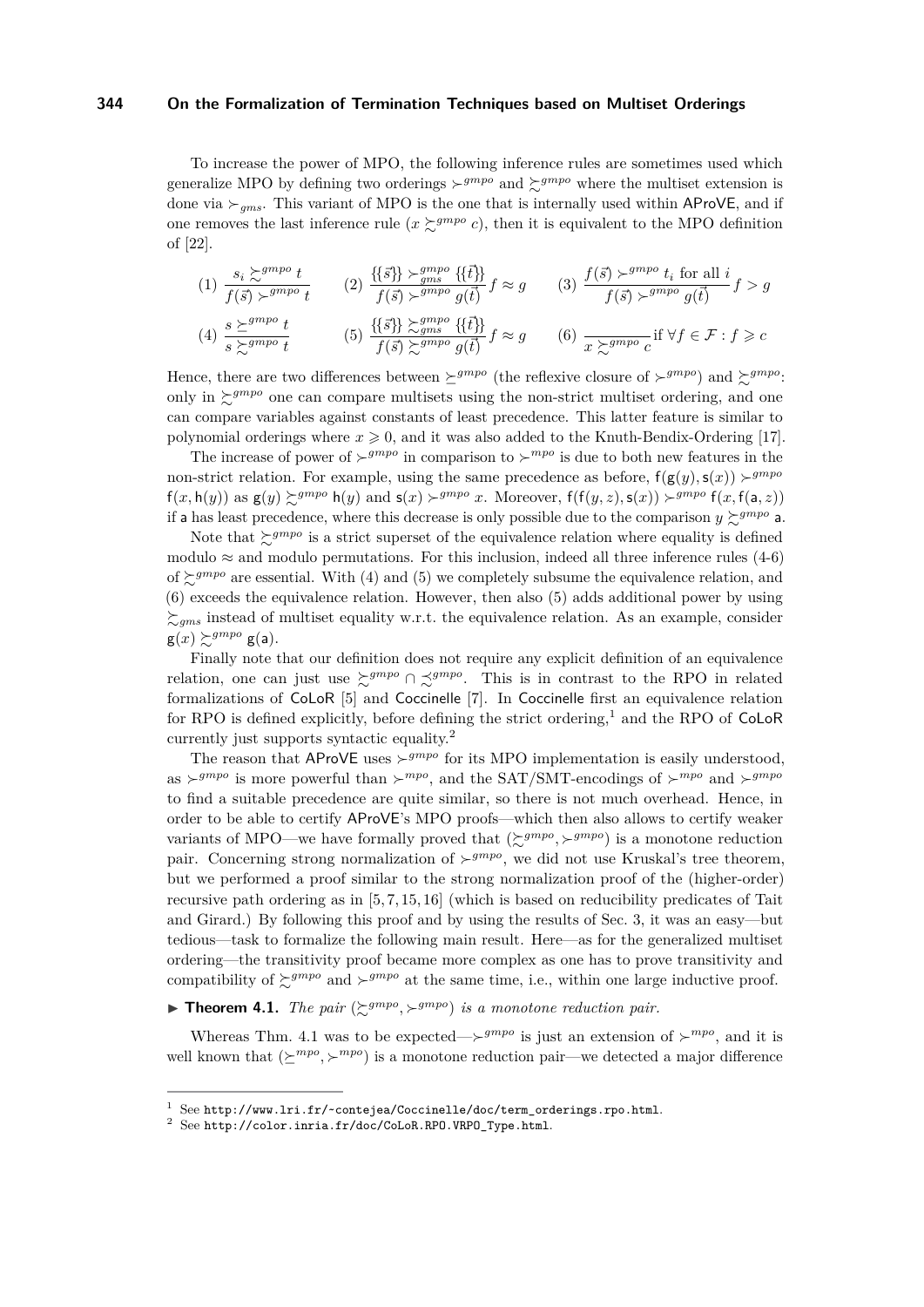when trying to certify existing proofs where one has to compute for a given precedence whether two terms are in relation. This problem is in P for  $\succ^{mpo}$  but it turns out to be NP-complete for  $\succ^{gmpo}$ .

<span id="page-6-0"></span>**Influence 1.2.** Let there be some fixed precedence. The problem of deciding  $\ell >^{gmpo} r$  for  $two$   $terms$   $\ell$   $and$   $r$   $is$   $NP-complete$ .

**Proof.** Membership in NP is easily proved. Since the size of every proof-tree for  $\ell \succ^{mpo} r$  is bounded by  $2 \cdot |\ell| \cdot |r|$ , one can just guess how the inference rules for  $\succ^{mpo}$  have to be applied; and for the multiset comparisons one can also just guess the splitting.

To show NP-hardness we perform a reduction from SAT. So let  $\phi$  be some Boolean formula over variables  $\{x_1, \ldots, x_n\}$  represented as a set of clauses  $\{C_1, \ldots, C_m\}$  where each clause is a set of literals, and each literal l is variable  $x_i$  or a negated variable  $\overline{x_i}$ . W.l.o.g. we assume  $n \geq 2$ .

In the following we will construct one constraint  $\ell \succ^{grmpo} r$  for terms  $\ell, r \in \mathcal{T}(\mathcal{F}, \mathcal{V})$ where  $\mathcal{F} = \{a, f, g, h\}$  and  $\mathcal{V} = \{x_1, \ldots, x_n, y_1, \ldots, y_m\}$ . To this end, we define  $s(l, C_i) = y_i$ , if  $l \in C_j$ , and  $s(l, C_j) = a$ , otherwise. Moreover,  $t_x^+ = f(x, s(x, C_1), \ldots, s(x, C_m))$ ,  $t_x^- =$  $f(x, s(\overline{x}, C_1), \ldots, s(\overline{x}, C_m)), t_x = f(x, a, \ldots, a)$ . We define  $L = \{\{t_{x_1}^+, t_{x_1}^-, \ldots, t_{x_n}^+, t_{x_n}^-\}\}\$  and  $R = \{\{t_{x_1}, \ldots, t_{x_n}, y_1, \ldots, y_m\}\}\.$  Finally, we define  $\ell = g(L)$  and  $r = h(R)$ —where here we abuse notation and interpret  $L$  and  $R$  as lists of terms.

We prove that  $\phi$  is satisfiable iff  $\ell \succ^{gmpo} r$  for the precedence where  $a \approx f \approx g \approx h$ . For this precedence,  $\ell >^{gmpo} r$  iff  $L >^{gmpo} g$  R since there is only one inference rule that can successfully be applied. The reason is that  $f \ge g$  and for each term  $t_{x_i}^{\pm}$  of L we have  $t_{x_i}^{\pm} \not\geq g^{mpo}$  *r* where  $t_{x_i}^{\pm}$  represents one of the terms  $t_{x_i}^{\pm}$  or  $t_{x_i}^-$ . To see the latter, assume  $t_{x_i}^{\pm} \succsim^{gmpo} r$  would hold. Then  $\{x_i, y_1, \ldots, y_m\} \supseteq \mathcal{V}(t_{x_i}^{\pm}) \supseteq \mathcal{V}(r) \supseteq \{x_1, \ldots, x_n\}$  being a contradiction to  $n \geq 2$ .

To examine whether  $L \succ_{gms} g^{mpo} R$  can hold, let us consider an arbitrary splitting of R into a strict part S' and a non-strict part E'. Notice that  $t_x^+ \gtrsim^{gmpo} t_x$  and  $t_x^- \gtrsim^{gmpo} t_x$ , but neither  $t_x^+ \succ^{gmpo} t_x$  nor  $t_x^- \succ^{gmpo} t_x$ : the reason is that for each l and  $C_j$  we get  $s(l, C_j) \succsim^{gmpo}$  a but not  $s(l, C_j) \succ^{grnpo}$  a. Hence, each  $t_x$  of R must be contained in E'. As moreover,  $t_{x_i}^{\pm} \succ^{gmpo} y_j$  iff  $t_{x_i}^{\pm} \succsim^{gmpo} y_j$  we can w.l.o.g. assume that each  $y_j \in S'$ . In total, if  $L \succ_{gms}^{gmpo} R$ , then R must be split into  $S' \cup E'$  where  $S' = \{\{y_1, \ldots, y_m\}\}\$  and  $E' = \{\{t_{x_1}, \ldots, t_{x_n}\}\}\$  and L must be split into  $S \cup E$  such that all conditions of  $\succ_{gms}^{gmpo}$  are satisfied.

At this point we consider both directions to show that  $\phi$  is satisfiable iff  $L \succ_{gms}^{gmpo} R$ .

First assume that  $\phi$  is satisfiable, so let  $\alpha$  be some satisfying assignment. Then we choose  $S = \{ \{t_x^+ \mid \alpha(x) = \top \} \} \cup \{ \{t_x^- \mid \alpha(x) = \bot \} \}$  and  $E = L \setminus S$ . Notice that for each x exactly one of  $t_x^+$  and  $t_x^-$  is in S, and the other is in E. Hence, for each  $t_x \in E'$  there is a corresponding  $t_x^{\pm} \in E$  with  $t_x^{\pm} \succeq^{gmpo} t_x$ . Next, we have to find for each  $y_j \in S'$  some term in S which is larger than  $y_j$ . To this end, notice that  $\alpha$  is a satisfying assignment, thus there is some literal  $x_i$  or  $\overline{x_i}$  in  $C_j$  which evaluates to true. If  $x_i \in C_j$  then  $\alpha(x_i) = \top$  and hence,  $t_{x_i}^+ \in S$ where  $t_{x_i}^+ = \mathsf{f}(\ldots, y_j, \ldots) \succ^{gmpo} y_j$ . Otherwise,  $\overline{x_i} \in C_j$  and  $\alpha(x_i) = \bot$  and hence,  $t_{x_i}^- \in S$ where  $t_{x_i}^- = \mathsf{f}(\ldots, y_j, \ldots) \succ^{gmpo} y_j$ . Thus, in both cases there is some term in S being larger than  $y_j$ . Moreover,  $S \neq \emptyset$  since  $|S| = n \geq 2$ .

For the other direction assume that S and E could be found such that  $L = S \cup E$  and all conditions of  $\succ_{gms}^{gmpo}$  are satisfied. Hence for each  $t_{x_i} \in E'$  there is some term  $t \in E$  satisfying  $t \gtrsim g^{mpo} t_{x_i}$ . Then, t can only be  $t_{x_i}^+$  or  $t_{x_i}^-$  since  $x_i \in \mathcal{V}(t_x)$  and each other term  $t_{x_i}^{\pm}$  with  $i \neq j$  does not contain the variable  $x_i$ . Thus, for each i exactly one of the terms  $t_{x_i}^+$  and  $t_{x_i}^-$  is contained in E and the other is contained in S. We define the assignment  $\alpha$  where  $\alpha(x_i) = \top$ iff  $t_{x_i}^+ \in S$ . It remains to show that  $\alpha$  is a satisfying assignment for  $\phi$ . So let  $C_j$  be some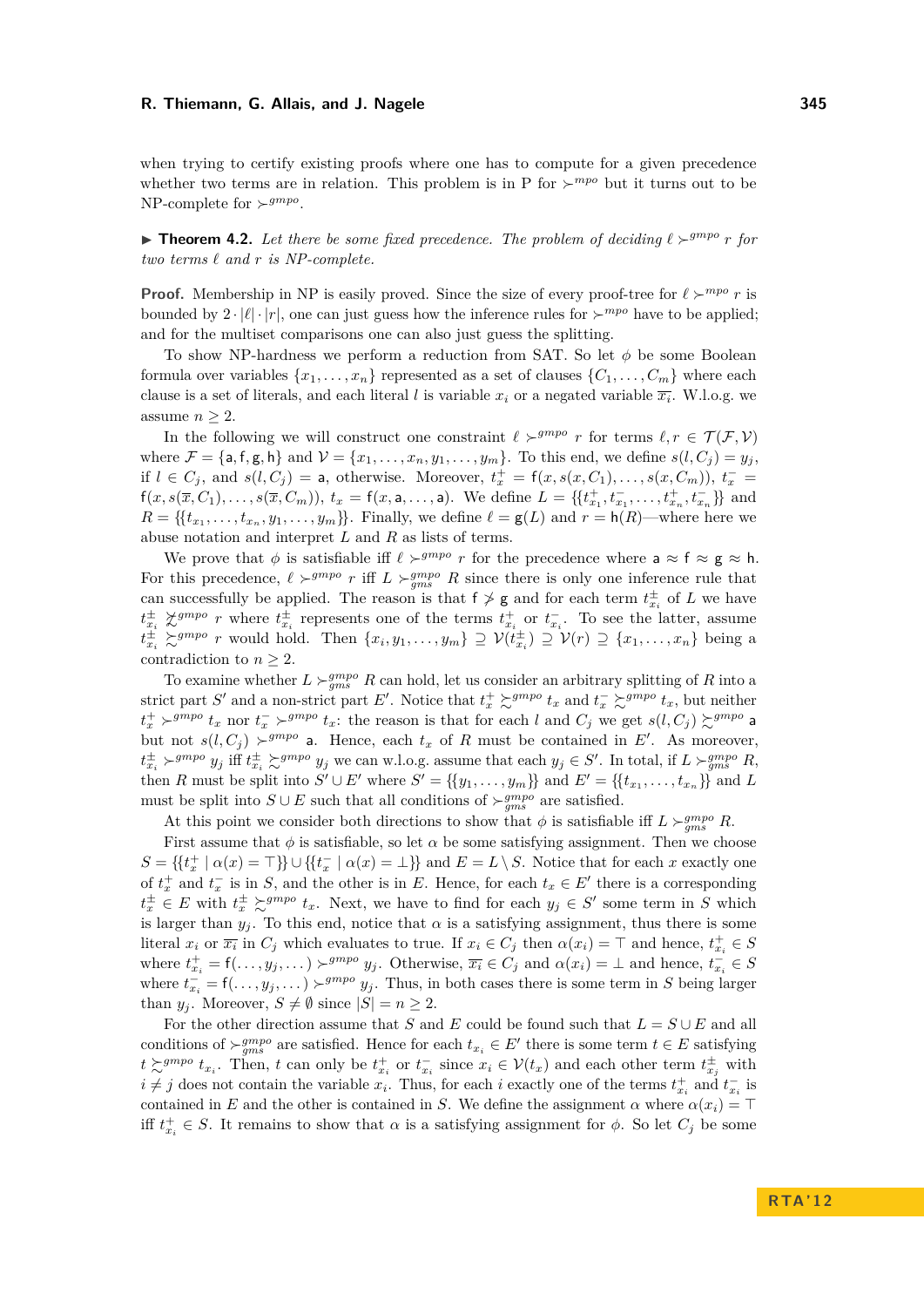clause of  $\phi$ . Since  $y_j \in S'$  we know that there is some  $t \in S$  with  $t \succ^{gmpo} y_j$ , i.e.,  $y_j \in V(t)$ . There are two cases. First, if  $t = t_{x_i}^+$  for some i, then by the definition of  $t^+$  we know that  $y_j \in \mathcal{V}(t_{x_i}^+)$  implies  $x_i \in C_j$ , and hence  $C_j$  is evaluated to true, since  $\alpha(x_i) = \top$  by definition of  $\alpha$ . Otherwise,  $t = t_{x_i}^-$  for some i where now  $\overline{x_i} \in C_j$ . Moreover, as  $t_{x_i}^- \in S$ , we know that  $t_{x_i}^+ \notin S$  and hence,  $\alpha(x_i) = \bot$ . Together with  $\overline{x_i} \in C_j$  this again shows that  $C_j$  is evaluated to true. Hence, all clauses evaluate to true using  $\alpha$  which proves that  $\phi$  is satisfiable.

The following corollary states that NP-completeness is essentially due to fact that  $\succ_{qms}$ and  $\gtrsim_{qms}$  are hard to compute, even if all comparisons of the elements in the multiset are given. It can be seen within the previous proof, where the important part of the reduction from SAT was to define for each formula  $\phi$  the multisets L and R such that  $\phi$  is satisfiable iff  $L \succ_{gms}^{gmpo} R$  (and also iff  $L \succ_{gms}^{gmpo} R$ ).

 $\triangleright$  **Corollary 4.3.** *Given two orderings*  $\succ$  *and*  $\succsim$ *, two multisets* M *and* N, *and the set*  $\{(x, y, x \succ y, x \succ z, y) \mid x \in M, y \in N\}$ , deciding  $M \succ_{gms} N$  and  $M \succ_{gms} N$  is NP-complete.

Of course, if the splitting for the multiset comparison is given, then deciding  $\succ_{qms}$  and  $\sum_{gms}$  becomes polynomial.

All our results have also been generalized to RPO where for every function symbol there is a status function  $\tau$  which determines whether the arguments of each function f should be compared lexicographically  $(\tau(f) = lex)$  or via multisets  $(\tau(f) = mul)$ .<sup>3</sup> Here, the existing inference rules of  $\succ^{gmpo}$  are modified that instead of  $f \approx g$  it is additionally demanded that  $\tau(f) = \tau(g) = mul$ . Moreover, there are two additional inference rules for  $f \approx g$  and  $\tau(f) = \tau(g) = lex$ , one for the strict ordering  $\succ^{grpo}$  and one for the non-strict ordering  $\succsim^{grpo}$ .

Again,  $\succ^{grpo}$  is used in AProVE instead of the standard definition of RPO ( $\succ^{rpo}$ , [\[9\]](#page-15-2)). However, during our formalization we have detected that in contrast to  $(\succeq^{gmpo}, \succeq^{gmpo})$ , the pair  $(\gtrsim^{grpo}, \gtrsim^{grpo})$  is not a reduction pair, as the orderings are not stable. To see this, consider a precedence where a and b have least precedence, and  $\tau(a) \neq \tau(b)$ . Then  $x \succcurlyeq^{grpo} a$ , but  $b \nless^{grpo} a$ .

Our solution to this problem is to add the following further inference rules which allow comparisons of terms  $f(\vec{s})$  with  $q(\vec{t})$  where  $\tau(f) \neq \tau(q)$ . In detail, we require that  $\vec{t}$  is empty and for a strict decrease, additionally  $\vec{s}$  must be non-empty.

$$
\frac{|\vec{s}| > 0 \quad |\vec{t}| = 0}{f(\vec{s}) \succ^{g\,p o} g(\vec{t})} f \approx g, \tau(f) \neq \tau(g) \qquad \frac{|\vec{t}| = 0}{f(\vec{s}) \succsim^{g\,p o} g(\vec{t})} f \approx g, \tau(f) \neq \tau(g)
$$

If these inference rules are added, then indeed  $(\succsim^{grpo}, \succ^{grpo})$  is a monotone reduction pair. As a consequence, one can interpret AProVE's version of RPO as a sound, but non-stable under-approximation of  $\succ^{grpo}$ .

We also tried to to relax the preconditions further, e.g. by allowing vectors  $\vec{t}$  of length at most one. But no matter whether we also restrict the length of  $\vec{s}$  in some way or not, and no matter whether we compared the arguments  $\vec{s}$  and  $\vec{t}$  lexicographically or via multisets, the outcome was always that transitivity or strong normalization are lost.

For example, if we add the inference rule that  $\{\{\vec{s}\}\}\succ_{gms}^{g rpo} \{\{\vec{t}\}\}\,$ ,  $|\vec{t}| \leq 1$ ,  $f \approx g$ , and  $\tau(f) \neq \tau(g)$  implies  $f(s) \succ^{grpo} g(t)$ , then strong normalization is lost: assume the precedence

We do not consider permutations for lexicographic comparisons in the definition of RPO as this feature can be simulated by generating reduction pairs using an RPO (without permutations) in combination with argument filterings as defined in [\[1\]](#page-14-3). In this way, we only have to formalize permutations once and we can reuse them for other orderings like KBO.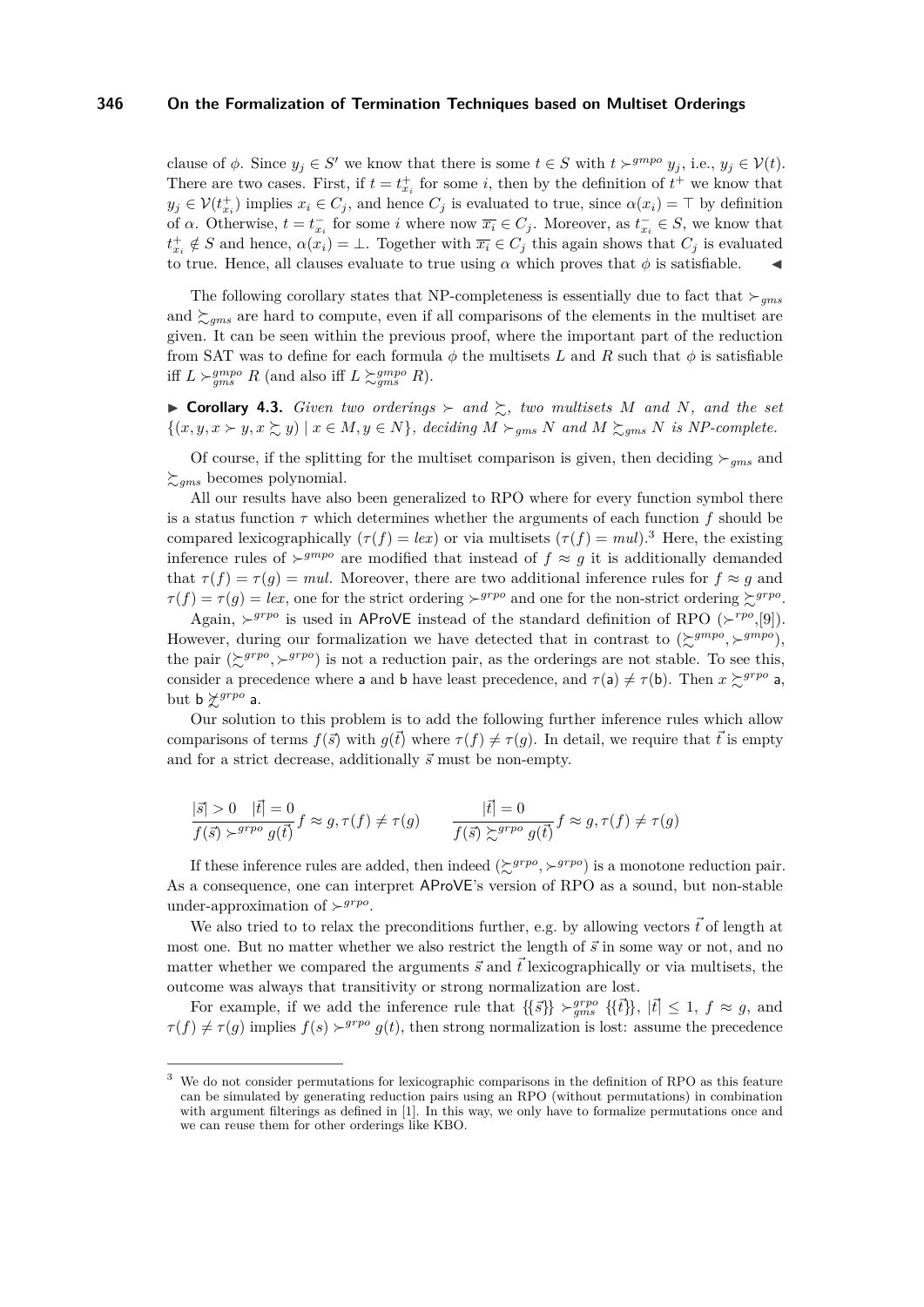is defined by  $f \approx g \approx h$  and  $3 > 2 > 1 > 0$ , and the status is defined by  $\tau(f) = \tau(h) = lex$  and  $\tau(\mathbf{g}) = mul$ . Then  $f(0, 3) \succ^{grpo} g(2) \succ^{grpo} h(1) \succ^{grpo} f(0, 3)$  clearly shows that the resulting ordering is not strongly normalizing anymore.

To summarize,  $\succ^{gmpo}$  and  $\succ^{grpo}$  are strictly more powerful reduction orderings than the standard definitions of MPO and RPO ( $\succ^{mpo}$  and  $\succ^{rpo}$ ). The price for the increased power is that checking constraints for  $\succ^{gmpo}$  and  $\succ^{grpo}$  becomes NP-complete whereas it is in P for  $\succ^{mpo}$  and  $\succ^{rpo}$ .

Note that if one would provide all required splittings for the multiset comparisons in  $\rightarrow^{grpo}$  and  $\rightarrow^{grpo}$ , then constraint checking again becomes polynomial. However, this would make certificates more bulky, and since in practice the arities of function symbols are rather small, certification can efficiently be done even without additional splitting information.

# <span id="page-8-0"></span>**5 SCNP Reduction Pairs**

The size-change criterion of [\[19\]](#page-15-4) to prove termination of programs can be seen as a graphtheoretical problem: given a set of graphs—encoding for each recursive call the decrease in size of each argument—one tries to decide the *size-change termination condition* (SCT condition) on the graphs, namely that in every infinite sequence of graphs one can find an argument whose size is strictly decreased infinitely often. If the condition is satisfied, then termination is proved.

Concerning automation of the size-change principle, there are two problems: first, the base ordering (or size-measure or ranking function) must be provided to construct the graphs, and second, even for a given base ordering, deciding the SCT condition is PSPACE-complete.

To overcome these problems, in [\[3\]](#page-14-0) and [\[6\]](#page-15-3) sufficient criteria have been developed. They approximate the SCT condition in a way that can be encoded into SAT.

Another benefit of [\[6\]](#page-15-3) is an integration of the approximated SCT condition as a reduction pair in the dependency pair framework (DP framework) [\[12\]](#page-15-17), called *SCNP reduction pair*.

Although IsaFoR contains already a full formalization of size-change termination as it is used in [\[23\]](#page-15-18), an integration of SCNP reduction pairs in the certification process might be beneficial for two reasons:

- since deciding the SCT condition is PSPACE hard, whereas the approximated condition  $\blacksquare$ can be encoded into SAT, the certificates might be easier to check
- the approximated SCT condition is not fully subsumed by the SCT condition as only the m. former allows incremental termination proofs in the DP framework

Before we describe our formalization of SCNP reduction pairs, we shortly recall some notions of the DP framework, a popular framework to perform modular termination proofs for TRSs. The main data structure are  $DP$  problems  $(\mathcal{P}, \mathcal{R})$  consisting of two TRSs where all rules in P are of the form  $F(\ldots) \to G(\ldots)$  where F, G are symbols that do not occur in R. The main task is to prove finiteness of the a given DP problem  $(\mathcal{P}, \mathcal{R})$ , i.e., absence of *infinite minimal chains*  $s_1\sigma \to t_1\sigma \to^*_{\mathcal{R}} s_2\sigma \to t_2\sigma \dots$  where all  $s_i \to t_i \in \mathcal{P}$  and all  $t_i\sigma$ are terminating w.r.t. R. To this end, one uses various *processors* to simplify the initial DP problem for a TRS until the P-component is empty.

One of the most important processors is the reduction pair processor [\[12,](#page-15-17) [14\]](#page-15-19)—where here we only present its basic version without other refinements like usable rules w.r.t. an argument filtering [\[12\]](#page-15-17). It can remove strictly decreasing rules from  $P$ , provided that both  $P$ and  $R$  are at least weakly decreasing.

<span id="page-8-1"></span>**► Theorem 5.1** (Reduction pair processor). Let  $(\succsim, \succ)$  be a reduction pair. If  $\mathcal{P} \subseteq \succ \cup \succsim$  and  $\mathcal{R} \subseteq \Sigma$  *then*  $(\mathcal{P}, \mathcal{R})$  *is finite if*  $(\mathcal{P} \setminus \Sigma, \mathcal{R})$  *is finite.*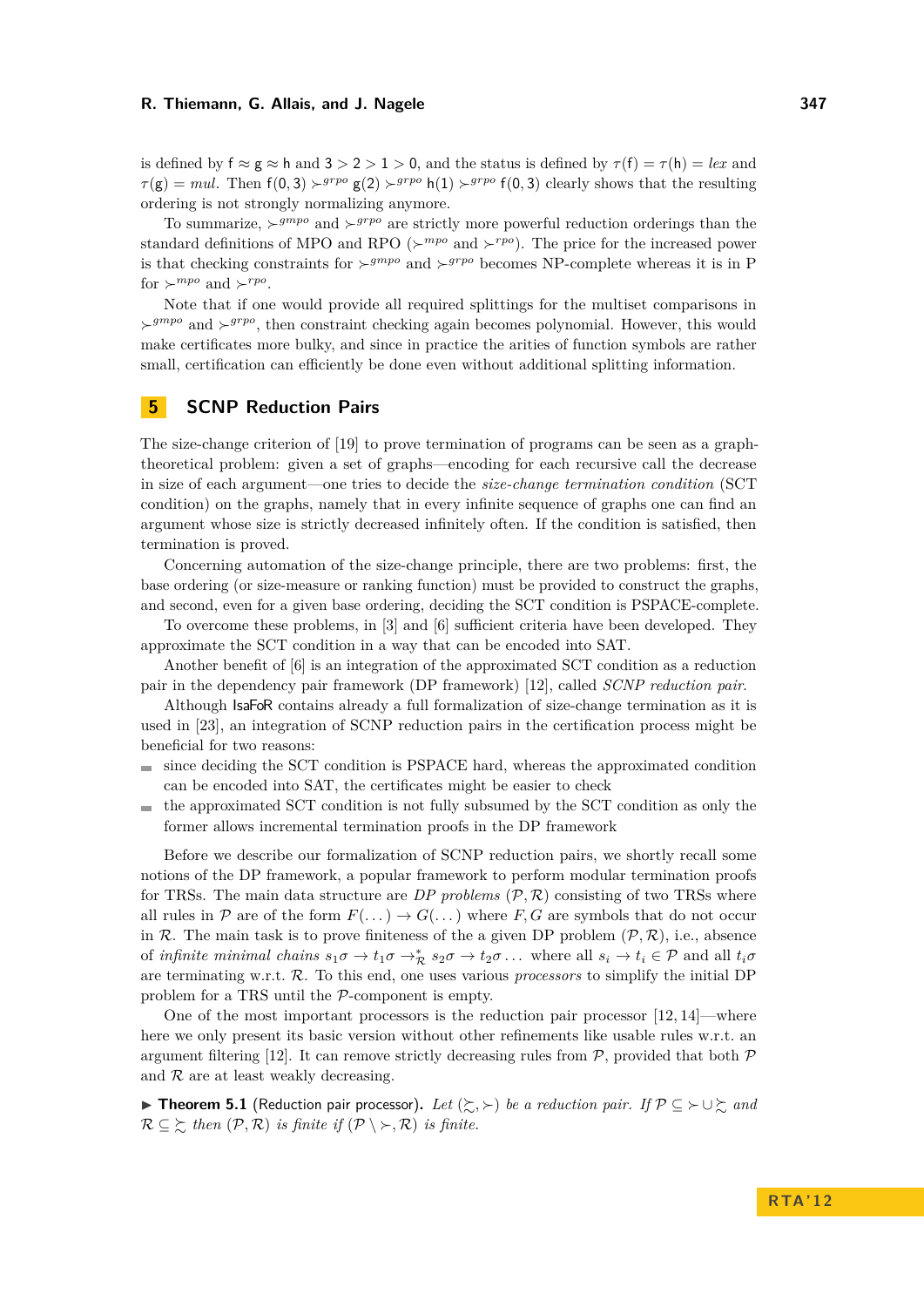Hence, to prove termination it suffices to find different reduction pairs to iteratively remove rules from  $\mathcal P$  until all rules of  $\mathcal P$  have been removed. Thus, with SCNP reduction pairs it is possible to choose different base orderings to remove different rules of P.

In the following we report on details of SCNP reduction pairs as defined in [\[6\]](#page-15-3) and on their formalization. Essentially, SCNP reduction pairs are generated from reduction pairs  $(\succsim, \succ)$ via a multiset extension of a lexicographic combination of  $\succ$  with the standard ordering on the naturals.

 $\triangleright$  **Definition 5.2** (Multiset extension). We define that  $\mu$  is a *multiset extension* iff for each ordering pair  $(\succsim, \succ)$  over A, the pair  $(\succsim,\succ_\mu)$  is an ordering pair over  $\mathfrak{P}(A)$ . Moreover, whenever  $\succ$  and  $\succsim$  are closed under an operator op  $(x \succcurlyeq_{\infty} y$  implies  $op(x) \succcurlyeq_{\infty} op(y)$  for all x, y), then  $\succ_\mu$  and  $\succsim_\mu$  must also be closed under the image of *op* on multisets  $(M \gtrsim_\mu N)$ implies  $op[M] \sum_{(\sim)\mu} op[N]$ .

We also call  $(\succcurlyeq_{\mu}, \succ_{\mu})$  the *multiset extension* of  $(\succcurlyeq, \succ)$  w.r.t.  $\mu$ .

For example, *gms* is a multiset extension and in [\[3\]](#page-14-0) and [\[6\]](#page-15-3) in total four extensions are listed to compare multisets (*gms*, *min*, *max*, and *dms*). The extension *dms* is the dual multiset extension [\[4\]](#page-14-4) where our formulation is equivalent to the definition in  $[6]$ .<sup>4</sup> The strict relation is defined as  $M \succ_{dms} N$  iff  $M = \{\{x_1, \ldots, x_m\}\}\cup \{\{z_1, \ldots, z_k\}\}\,$ ,  $N =$  $\{\{y_1,\ldots,y_n\}\}\cup\{\{z'_1,\ldots,z'_k\}\}\,$ ,  $n>0$ ,  $\forall i.z_i\succsim z'_i$ , and  $\forall x_i.\exists y_j.x_i\succ y_j$ ; the non-strict relation  $\sum_{dms}$  is defined like  $\succ_{dms}$  except that the condition  $n > 0$  is omitted.

For SCNP reduction pairs, multisets are compared via one of the four multiset extensions. And to generate multisets from terms, the notion of a level mapping is used.

**► Definition 5.3** (Level mapping [\[6\]](#page-15-3)). For each  $f \in \mathcal{F}$  with arity n, let  $\pi(f) \in \mathfrak{P}(\{1,\ldots,n\} \times$ N).<sup>5</sup> We define the *level-mapping*  $\mathcal{L} : \mathcal{T}(\mathcal{F}, \mathcal{V}) \to \mathfrak{P}(\mathcal{T}(\mathcal{F}, \mathcal{V}) \times \mathbb{N})$  where  $\mathcal{L}(f(s_1, \ldots, s_n)) =$  $\{ {\langle s_i, k \rangle \mid (i, k) \in \pi(f) \} \}$ .<sup>6</sup>

**Definition 5.4.** Let  $(\succsim, \succ)$  be a reduction pair for terms in  $\mathcal{T}(\mathcal{F}, \mathcal{V})$ . Let  $\mu$  be a multiset extension. The ordering pair  $(\succcurlyeq^{\mathbb{N}}, \succ^{\mathbb{N}})$  over  $\mathcal{T}(\mathcal{F}, \mathcal{V}) \times \mathbb{N}$  is defined as the lexicographic combination of  $(\succsim, \succ)$  with the >-ordering on the naturals:  $\langle s, n \rangle \succsim^{\mathbb{N}} \langle t, m \rangle$  iff  $s \succ t \vee (s \succsim$  $t \wedge n \geq m$ , and  $\langle s, n \rangle \succ^{\mathbb{N}} \langle t, m \rangle$  iff  $s \succ t \vee (s \succsim t \wedge n > m)$ . The ordering pair  $(\succsim^{\mathbb{N}}_{\mu}, \succ^{\mathbb{N}}_{\mu})$  is defined as the multiset extension of  $(\succcurlyeq^{\mathbb{N}}, \succ^{\mathbb{N}})$  w.r.t.  $\mu$ .

In principle,  $\succ^{\mathbb{N}}_{\mu}\cup \succsim^{\mathbb{N}}_{\mu}$  is the part of a SCNP reduction pair that should be used to compare left- and right-hand sides of  $P$  within the reduction pair processor. However, one also needs to orient the rules in  $\mathcal R$  via  $\succsim$ . To this end, two types are introduced in [\[6\]](#page-15-3) so that the final ordering incorporates both  $\succ^{\mathbb{N}}_{\mu} \cup \succ^{\mathbb{N}}_{\mu}$  for  $\mathcal{P}$  and  $\succsim$  for  $\mathcal{R}$ . In detail, the signature  $\mathcal{F}$  is partitioned into  $\mathcal{F}^b \cup \mathcal{F}^{\sharp}$  consisting of base symbols  $\mathcal{F}^b$  and tuple-symbols  $\mathcal{F}^{\sharp}$ . The set of *base terms* is  $\mathcal{T}(\mathcal{F}^b, \mathcal{V})$ , and a *tuple term* is a term of the form  $F(t_1, \ldots, t_n)$  where  $F \in \mathcal{F}^{\sharp}$ and each  $t_i$  is a base term.

Notice that for a DP problem  $(\mathcal{P}, \mathcal{R})$  all terms in  $\mathcal{P}$  are tuple terms and all terms in  $\mathcal{R}$ are base terms if one chooses  $\mathcal{F}^{\sharp}$  to be the set of root symbols of terms in  $\mathcal{P}$ . Therefore, SCNP reduction pairs are defined in a way that the ordering depends on whether tuple terms or base terms are compared.

There is a difference in the definition of the dual multiset extension in  $[3,4]$  $[3,4]$  to the definition in  $[6]$  which is similar to the difference between  $\succ_{ms}$  and  $\succ_{qms}$ .

<sup>5</sup> In [\[6\]](#page-15-3) there was an additional condition that  $\pi(f)$  may not contain two entries  $\langle j, k_1 \rangle$  and  $\langle j, k_2 \rangle$ . It turned out that this condition is not required for soundness.

We use the notation  $\mathcal L$  instead of  $\ell$  for level mappings as in this paper,  $\ell$  are left-hand sides of rules.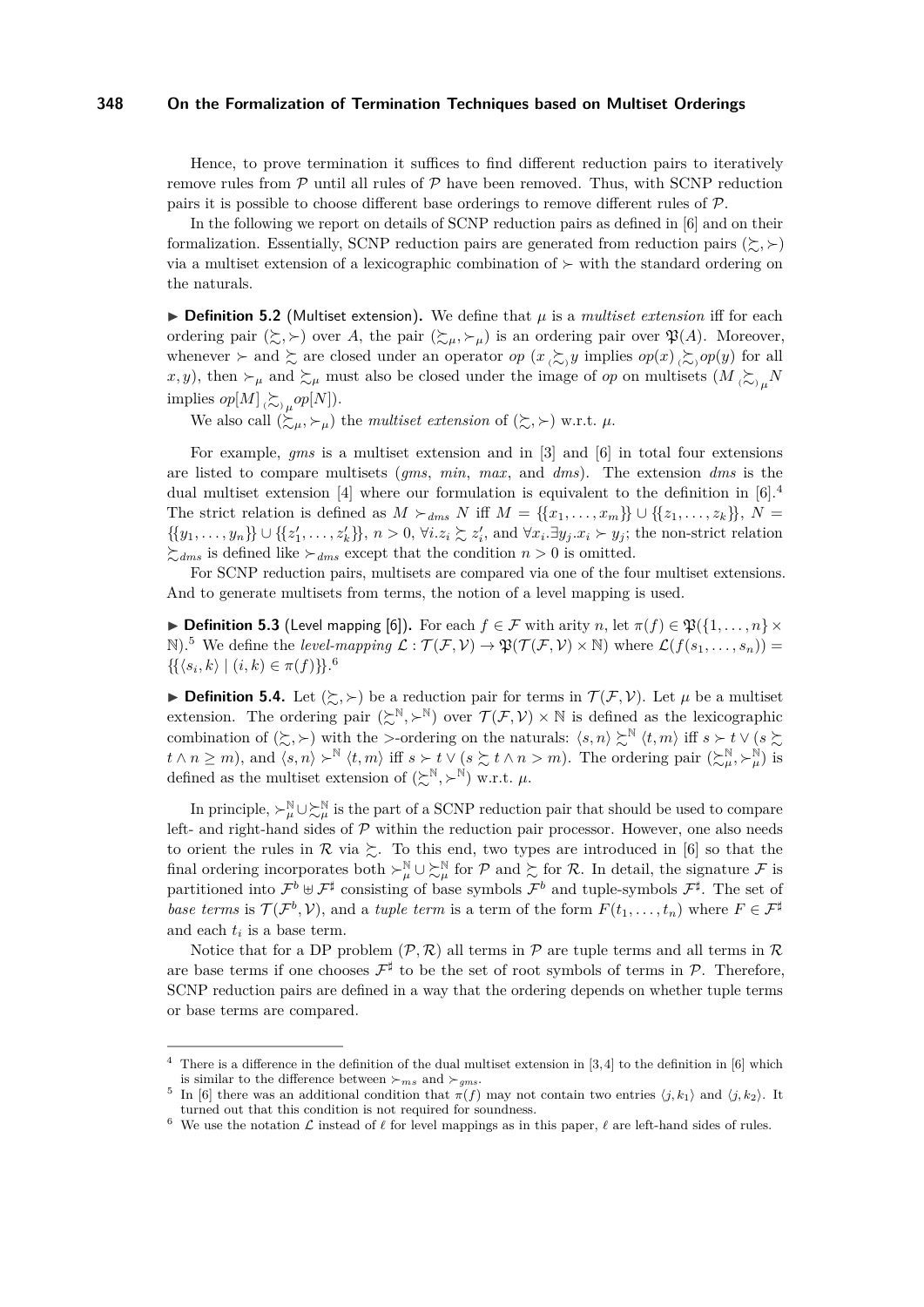**Definition 5.5** (SCNP reduction pair [\[6\]](#page-15-3)). Let  $\mu$  be a multiset extension and  $\mathcal{L}$  be a level mapping. Let  $(\succsim, \succ)$  be a reduction pair over  $\mathcal{T}(\mathcal{F}, \mathcal{V})$ . The *SCNP reduction pair* is the pair  $(\succsim^{L,\mu}, \succ^{L,\mu})$  where the relations  $\succsim^{L,\mu}$  and  $\succ^{L,\mu}$  over  $\mathcal{T}(\mathcal{F}, \mathcal{V})$  are defined as follows. If t and s are tuple terms, then  $t \succ^{\mathcal{L},\mu} s$  iff  $\mathcal{L}(t) \succ^{\mathbb{N}}_{\mu} \mathcal{L}(s)$ , and  $t \succsim^{\mathcal{L},\mu} s$  iff  $\mathcal{L}(t) \succsim^{\mathbb{N}}_{\mu} \mathcal{L}(s)$ . Otherwise, if t and s are base terms, then  $t \succsim^{\mathcal{L}, \mu} s$  iff  $t \succsim s$ , and  $t \succ^{\mathcal{L}, \mu} s$  iff  $t \succ s$ .

Before stating the major theorem of [\[6\]](#page-15-3) that SCNP reduction pairs are reduction pairs, we first have to clarify the notion of reduction pair: In  $[6, \text{Sec. 2}]$  $[6, \text{Sec. 2}]$  a non standard definition of a reduction pair is used which differs from Def. [2.1.](#page-2-6) To distinguish between both kinds of reduction pairs we call the ones of [\[6\]](#page-15-3) *typed reduction pairs*.

<span id="page-10-0"></span>**Definition 5.6** (Typed reduction pair [\[6\]](#page-15-3)). A *typed reduction pair* is a reduction pair  $(\succsim, \succ)$ over  $\mathcal{T}(\mathcal{F}, \mathcal{V})$  with the additional condition that  $\succsim$  compares either two tuple terms or two base terms.

So, the major theorem of [\[6\]](#page-15-3) states that whenever  $(\succsim, \succ)$  is a typed reduction pair, then so is  $(\succcurlyeq^{\mathcal{L},\mu},\succ^{\mathcal{L},\mu})$  where  $\mu$  is one of the four mentioned multiset extensions.

The major problem in the formalization of exactly this theorem required a link between the two notions of reduction pairs since all other theorems working with reduction pairs in IsaFoR are using Def. [2.1.](#page-2-6)

At this point, it turned out that there are problems with Def. [5.6.](#page-10-0) Of course, to use the major theorem of [\[6\]](#page-15-3) one needs a typed reduction pair to start from. Unfortunately, common reduction pairs like RPO are not typed reduction pairs w.r.t. Def. [5.6.](#page-10-0) For example, if  $F \in \mathcal{F}^{\sharp}$  then  $F(F(x)) \succeq^{grpo} F(F(x))$ , but then  $\succeq$  does not satisfy the additional condition of Def. [5.6,](#page-10-0) since here two terms are in relation which are neither base terms nor tuple terms.

A possible solution might be to require that  $(\succsim, \succ)$  is just a reduction pair and then show that  $(\Sigma^{\mathcal{L},\mu}, \Sigma^{\mathcal{L},\mu})$  is a typed reduction pair. However, even with this adaptation the problems remain, since Def. [5.6](#page-10-0) itself is flawed: assume  $(\succsim, \succ)$  is a typed reduction pair and F is a non-constant tuple symbol. Since  $\gtrsim$  is a quasi-ordering (on tuple-terms) it is reflexive, and thus  $F(\vec{t}) \succeq F(\vec{t})$  for every list  $\vec{t}$  of base terms. By monotonicity of  $\succeq$  also  $F(\ldots, F(\vec{t}), \ldots) \succeq F(\ldots, F(\vec{t}), \ldots)$  must hold, in contradiction to the condition that  $\succeq$ only compares base terms or tuple terms. So, there is a severe problem in demanding both monotonicity of  $\succsim$  and the additional condition of Def. [5.6.](#page-10-0)

Repairing Def. [5.6](#page-10-0) by only requiring monotonicity w.r.t.  $\mathcal{F}^b$  is also no solution, since for using reduction pairs in the reduction pair processor, it is essential that  $\succeq$  is also closed under  $\mathcal{F}^{\sharp}$ -contexts.

For a proper fix of SCNP reduction pairs, note that the distinction between tuple terms and base terms in [\[6\]](#page-15-3) is solely performed, to have two kinds of orderings:  $\gtrsim$  for orienting rules in R, and  $\succ^{\mathbb{N}}_{\mu}$  and  $\succ^{\mathbb{N}}_{\mu}$  for orienting rules of P.

However, there is already a notion which allows the usage of different orderings for orientation of P and R, namely *reduction triples*. The advantage of this notion is the fact that it does not require any distinction between base and tuple terms.

**Definition 5.7** (Reduction triple, [\[14\]](#page-15-19)). A *reduction triple* is a triple  $(\succsim, \succsim_T, \succ_T)$  such that  $(\succsim, \succ$ <sub>T</sub>) is a reduction pair and  $(\succsim, \succ$ <sub>T</sub>) is a non-monotone reduction pair.

Reduction triples can be used instead of reduction pairs in Thm. [5.1:](#page-8-1) in [\[14\]](#page-15-19) it is shown that whenever  $\mathcal{P} \subseteq \rightarrow_{\top} \cup \succsim_{\top}$  and  $\mathcal{R} \subseteq \succsim$  then  $\mathcal{P}$  can be replaced by  $\mathcal{P} \setminus \rightarrow_{\top}$  in the DP problem  $(\mathcal{P}, \mathcal{R})$ . The proof is similar to the one of Thm. [5.1](#page-8-1) and also in **IsaFoR** it was easy to switch from reduction pairs to reduction triples. Hence, the obvious attempt is to define SCNP reduction pairs as reduction triples. As there is no distinction of base terms and tuple terms, we will not run into problems that are caused by the required monotonicity of  $\succsim$ .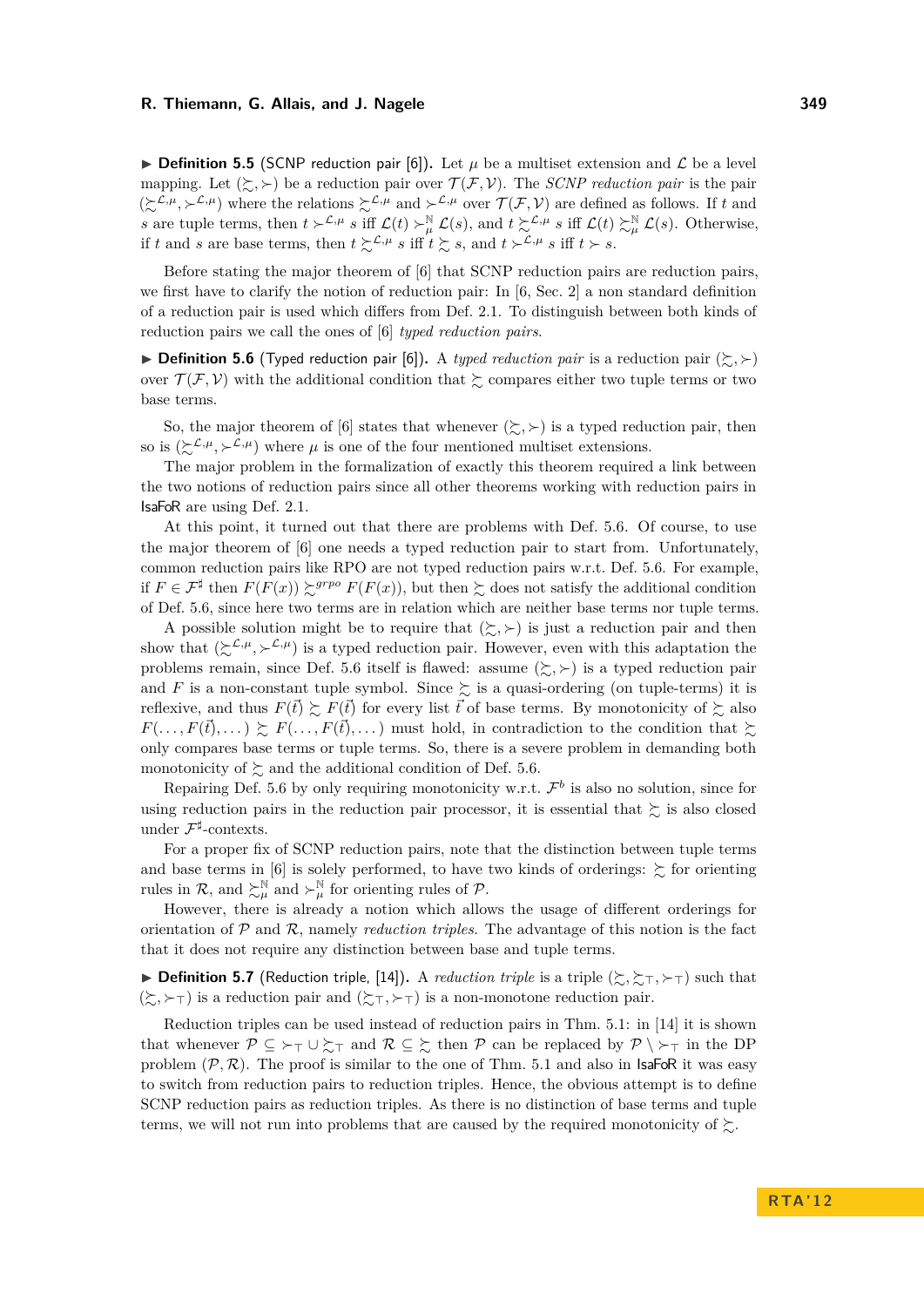**Definition 5.8** (SCNP reduction triple). Let  $\mu$  be a multiset extension and  $\mathcal{L}$  be a level mapping. Let  $(\succsim, \succ)$  be a reduction pair.

We define  $\Sigma_{\top}$  and  $\succ_{\top}$  as  $t \succ_{\top} s$  iff  $\mathcal{L}(t) \succ_{\mu}^{\mathbb{N}} \mathcal{L}(s)$ , and  $t \succ_{\top} s$  iff  $\mathcal{L}(t) \succ_{\mu}^{\mathbb{N}} \mathcal{L}(s)$ . Then the *SCNP reduction triple* is defined as  $(\succsim, \succsim_{\top}, \succ_{\top})$ .

If we are able to prove that every SCNP reduction triple is indeed a reduction triple, then we are done. Unfortunately, it turns out that an SCNP reduction triple is not a reduction triple, where the new problem is that compatibility between  $\succ_\top$  and  $\succsim$  cannot be ensured. As an example, consider a reduction pair  $(\succ, \succ)$  which is defined via an RPO with precedence  $b > a$  and status  $\tau(F) = lex$ . Moreover, let the level-mapping be defined via  $\pi(F) = \{\{\langle 2, 0 \rangle\}\}\$ and take  $\mu = gms$ . Then  $F(a, b) \succ_T F(b, a)$  since  $\mathcal{L}(F(a, b)) = \{ \{ \langle b, 0 \rangle \} \} \succ_{gms}^{\mathbb{N}} \{ \{ \langle a, 0 \rangle \} \} =$  $\mathcal{L}(F(b,a))$ . Furthermore,  $F(b,a) \succsim F(a,b)$ . However, if  $\succ_\top$  and  $\succsim$  were compatible, then we would be able to conclude  $F(a, b) \succ_T F(a, b)$ , a contradiction.

To this end, we finally have defined a weaker notion than reduction triples which can still be used like reduction triples.

**Definition 5.9** (Root reduction triple). A *root reduction triple* is a triple  $(\succsim, \succsim_{\top}, \succsim_{\top})$  such that  $(\succsim_{\top}, \succ_{\top})$  is a non-monotone reduction pair,  $\succsim$  is a stable and monotone quasi-ordering, and whenever  $s \succsim t$  then  $f(v_1, \ldots, v_{i-1}, s, v_{i+1}, \ldots, v_n) \succsim_{\tau} f(v_1, \ldots, v_{i-1}, t, v_{i+1}, \ldots, v_n)$ .

Note that every reduction triple  $(\succsim, \succsim, \succ$ ) is also a root reduction triple provided that  $\zeta$  ⊆  $\zeta$ <sub>T</sub>—and as far as we know this condition is satisfied for all reduction triples that are currently used in termination tools. Moreover, root reduction triples can be used in the same way as reduction triples to remove pairs which has been proved in IsaFoR.

**Fineorem 5.10** (Root reduction triple processor). Let  $(\succsim, \succsim_{\top}, \succq_{\top})$  be a root reduction triple. *Whenever*  $P \subseteq \rightarrow_{\top} \cup \succsim_{\top}$ ,  $R \subseteq \succsim$ , and  $(P \setminus \rightarrow_{\top} R)$  *is finite, then*  $(P, R)$  *is finite.* 

Hence, the notion of root reduction triple seems useful for termination proving. And indeed, it turns out that each SCNP reduction triple is a root reduction triple which finally shows that SCNP reduction triples can be used to remove pairs from DP problems.<sup>7</sup>

<span id="page-11-0"></span> $\triangleright$  **Theorem 5.11.** *Every SCNP reduction triple is a root reduction triple.* 

Thm. [5.11](#page-11-0) is formally proved within IsaFoR, theory *SCNP*. Note that this formalization was straightforward, once the notion of root reduction triple was available: the whole formalization takes only 310 lines. It also includes the feature of  $\epsilon$ -arguments—an extension of size-change graphs which is mentioned in both [\[23\]](#page-15-18) and [\[6\]](#page-15-3)—and it contains results on  $C_e$ -compatibility and compatibility w.r.t. to argument filterings. The latter results are important when dealing with usable rules, cf. [\[12\]](#page-15-17) for further details.

Regarding the formalization of multiset extensions—which is orthogonal to the formalization of SCNP reduction triple—we were able to integrate three of the four mentioned multiset extensions. However, for the multiset extension *dms* it is essential that the signature  $\mathcal F$  is finite as otherwise strong normalization is not necessarily preserved, cf. Ex. [5.12.](#page-11-1) Here, the essential issue is that without an explicit bound on the sizes of the multiset, strong normalization is lost (such a bound is explicitly demanded in [\[3\]](#page-14-0), but not in [\[6\]](#page-15-3)).

<span id="page-11-1"></span>► **Example 5.12.** In [\[6\]](#page-15-3) it is assumed that the *initial* TRS is finite. Hence, also the initial signature is finite which in turn gives a bound on the sizes of the constructed multisets.

<sup>7</sup> An alternative—but unpublished—fix to properly define SCNP reduction pairs has been developed by Carsten Fuhs. It is based on typed term rewriting. (private communication)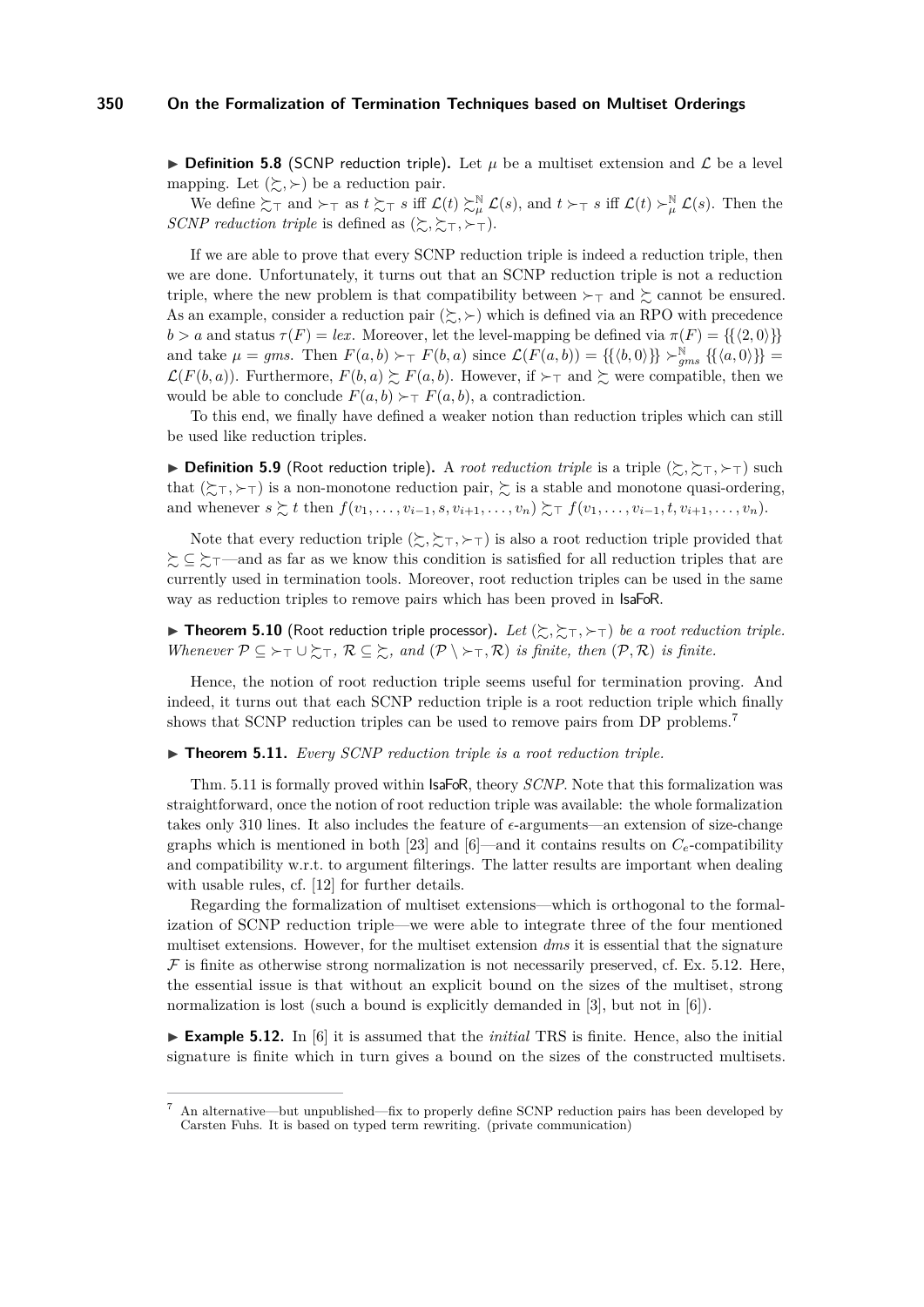However, for the soundness of SCNP reduction pairs it is essential that the signature of the *current* system is finite, since otherwise the following steps would be a valid termination proof for the TRS  $\mathcal{R} = {\mathsf{a} \to \mathsf{a}}$  as there is no bound on the sizes of multisets.

- Build the initial DP problem  $({A \rightarrow A}, R)$ .
- Replace this DP problem by the DP problem  $\mathcal{D} = (\{A_i(x, \ldots, x) \rightarrow A_{i+1}(x, \ldots, x) \mid i \in$  $\mathbb{N}$ ,  $\emptyset$ ) where the arity of each  $A_i$  is *i*. This step is sound, as  $\mathcal D$  is not finite.
- Replace D by  $(\emptyset, \emptyset)$ . This can be done using the SCNP reduction pair where  $\mu = dms$ ,  $\pi(A_i) = \{ \langle j, 0 \rangle \mid 1 \leq j \leq i \},\$ and  $(\succsim, \succ)$  is any reduction pair. The reason is that

$$
\{\{\underbrace{\langle x,0\rangle,\ldots,\langle x,0\rangle}_{i \text{ times}}\}\}^{\text{dms}}\} \left\{\{\underbrace{\langle x,0\rangle,\ldots,\langle x,0\rangle}_{i+1 \text{ times}}\}\right\}.
$$

The demand for a bound on the signature for *dms* resulted in a small problem in our formalization, since in  $IsaF\circ R$  we never have finite signatures: for each symbol f we directly include infinitely many  $f$ 's, one for each possible arity in N. So, in principle there might not be any bound on the size of the multisets that are constructed by the level mapping. Hence, we use a slightly different version of *dms* which includes some fixed bound n on the size of the multisets: we define  $M \gtrsim_{j,dms-n} N$  iff  $M \gtrsim_{j,dms} N$  and  $|N| \leq n \vee |N| = |M|$ . Hence, *dms*-*n* is a restriction of *dms* where either the sizes of the multisets are bounded by n or where multisets of the same sizes are compared.

Note that the additional explicit restriction of  $|N| \leq n$  ensures strong normalization even for infinite F or unbounded multisets. The other alternative  $|N| = |M|$  is added, as otherwise reflexivity of  $\succsim d_{ms-n}$  is lost, for example  $\{\{x, \ldots, x\}$  $\overline{n+1}$  $\{\}\succcurlyeq_{dms-n}\{\{x,\ldots,x\}$  $\overline{n+1}$ }} would no longer hold.

In practice, the difference between *dms* and *dms*-*n* can be neglected. As for the certification we only consider finite TRSs, we just precompute a suitable large enough number  $n$  such that for the resulting constraints *dms* and *dms*-*n* coincide.

We conclude this section by showing that certification of SCNP reduction triples is NP-hard in the case of  $\mu \in \{gms, dms\}$  which also implies that deciding  $\succ_{dms}$  is NP-hard.

**► Theorem 5.13.** *Given a SCNP reduction triple*  $(\succsim, \succsim_{\top}, \succq_{\top})$  *and*  $\mu \in \{gms, dms\}$ *, the* problem of deciding  $\ell \succ_\top r$  for two terms  $\ell$  and  $r$  *is NP-hard.* 

**Proof.** For  $\mu = gms$  we use nearly the identical reduction from SAT as we used in the proof of Thm. [4.2.](#page-6-0) To be more precise, for each formula  $\phi$  we use the exactly the same terms  $\ell$ and  $r$  and the same multisets  $L$  and  $R$  as before. Moreover, we define the level-mapping by choosing  $\pi(g) = \{ \langle i, 0 \rangle \mid 1 \leq i \leq 2n \}$  and  $\pi(h) = \{ \langle i, 0 \rangle \mid 1 \leq i \leq n + m \}$ . Then for  $L' = \{\{\langle s, 0 \rangle | s \in L\}\}\$ and  $R' = \{\{\langle s, 0 \rangle | s \in R\}\}\$ we obtain  $\ell \succ_\top r$  iff  $L' \succ_{gms}^{\mathbb{N}} R'$  iff  $L \succ_{gms} R$ . It remains to choose  $\succ$  as the MPO within the proof of Thm. [4.2.](#page-6-0) Then  $L \succ_{gms} R$ iff  $\phi$  is satisfiable, so in total,  $\ell \succ_\top r$  iff  $\phi$  is satisfiable.

Furthermore, it can easily be argued that NP-hardness is not a result of our extended definition of MPO: we also achieve  $L \succ_{qms} R$  iff  $\phi$  is satisfiable if we define  $\succ$  by a polynomial interpretation Pol with  $Pol(f(x_0, \ldots, x_m)) = 1 + x_0 + \cdots + x_m$  and  $Pol(a) = 0$ .

For  $\mu = dms$  one can use a similar reduction from SAT: satisfiability of  $\phi$  is equivalent to  $\ell > \tau$  r using the same level-mapping as before, but where now  $\ell = h(x_1 \vee \overline{x_1}, \ldots, x_n \vee \overline{x_n})$  $\overline{x_n}$ ,  $\mathsf{s}(C'_1), \ldots, \mathsf{s}(C'_m)$ ,  $r = \mathsf{g}(x_1, \overline{x_1}, \ldots, x_n, \overline{x_n})$ , and  $\succ$  is defined as the polynomial interpretation Pol where  $Pol(s(x)) = 1 + x$  and  $Pol(x \vee y) = x + y$ . Here, each  $C'_i$  is a representation of clause  $C_i$  as disjunction.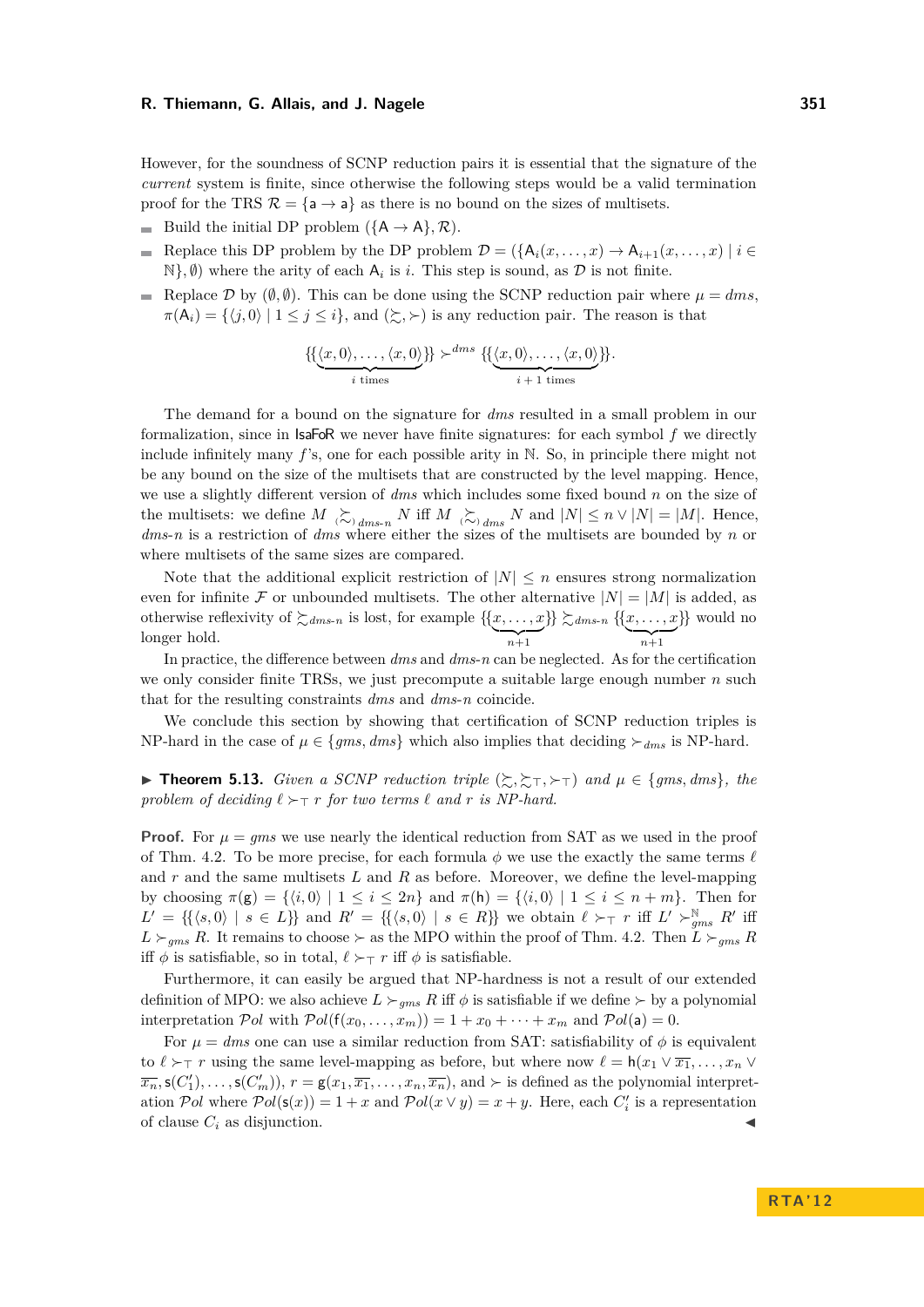# <span id="page-13-0"></span>**6 Certification Algorithms**

For the certification of existing proofs using RPO and SCNP reduction pairs there are in principle two possibilities, which we will explain using RPO.

The first solution for certifying  $s \succ^{grpo} t$  is to use a shallow embedding. In this approach, some untrusted tool figures out how the inference rules of RPO have to be applied and generates a proof script that can then be checked by the proof assistant. This solution cannot be used in our case, since CeTA is obtained from IsaFoR via code generation.

The second solution is to use a deep embedding where an algorithm for deciding RPO is developed within the proof assistant in combination with a soundness proof. Then this algorithm is amenable for code generation, and such an algorithm is also used in related certifiers [\[5,](#page-14-2) [7\]](#page-15-15) where it is accessible via reflection. Hence, we had to develop a function for deciding RPO constraints within Isabelle. In our case, we have written a function  $\text{gro}_{> 0}^{\tau}$  for RPO, which is parametrized by a precedence  $>$  and a status  $\tau$ . It takes two terms s and t as input and returns the pair  $(s \succ^{grpo} t, s \succsim^{grpo} t)$ . In fact, we even defined RPO via  $grpo^{\tau}_{\geq}$ and only later on derived the inference rules that have been presented in Sec. [4.](#page-4-0)

Since we proved several properties of RPO directly via  $\text{grpo}^{\tau}_{\geq}$  (theory *RPO*), we implemented  $g r p o^{\tau}$  in a straightforward way as recursive function. As a result,  $g r p o^{\tau}$  has exponential runtime, since no sharing of identical subcalls is performed. To this end, we developed a second function for RPO, that has been proved to be equivalent to  $\text{grp } \sigma^{\tau}_{\geq}$ , but where memoization is integrated—a well known technique where intermediate results are stored to avoid duplicate computations. In principle, this is an easy programming task, but since we use a deep embedding, we had to formally prove correctness of this optimization.

To stay as general as possible, the memoized function was implemented independent of the actual data structure used as memory. The interface we use for a memory is as follows. We call a memory valid w.r.t. to a function  $f$  if all entries in the memory are results of  $f$ . Moreover we require functionality for looking up a result in the memory and for storing a new result with the obvious soundness properties: storing a correct entry in a valid memory yields a valid memory and looking up an entry in a valid memory returns a correct result, i.e., the same result that would have been computed by  $f$ .

Assuming we have such a memory at our disposal the idea of memoizing is straightforward: before computing a result we do a lookup in the memory and if an entry is found we return it and leave the memory unchanged. Otherwise we compute as usual, store the result in the memory and return both.

The main difficulty was that all recursive calls of  $grpo^{\pi}_{\geq}$  are indirect via higher-order functions like the computation of the multiset- and lexicographic extension of a relation. Consequently results of recursive calls to RPO are not available directly, but only in these higher-order functions. Thus, they have to take care of storing results in the memory and of passing it on to the next RPO call. Hence, new memoizing versions of all these higher-order functions had to be implemented and their soundness had to be proved. Soundness meaning that, when given equivalent functions as arguments, they compute the same results as their counterparts without memory handling, and that given a valid memory as input they return a valid memory in addition to their result. For further details we refer to theory *Efficient-RPO*.

Concerning the required decision procedures for *gms* and *dms* which have to find suitable splittings, we used a branch-and-bound approach.

We tested our certification algorithms by rerunning all experiments that have been performed in [\[6\]](#page-15-3). Here, AProVE tries to prove termination of 1,381 TRSs from the termination problem database (TPDB version 7.0) using 20 different strategies where in 12 cases SCNP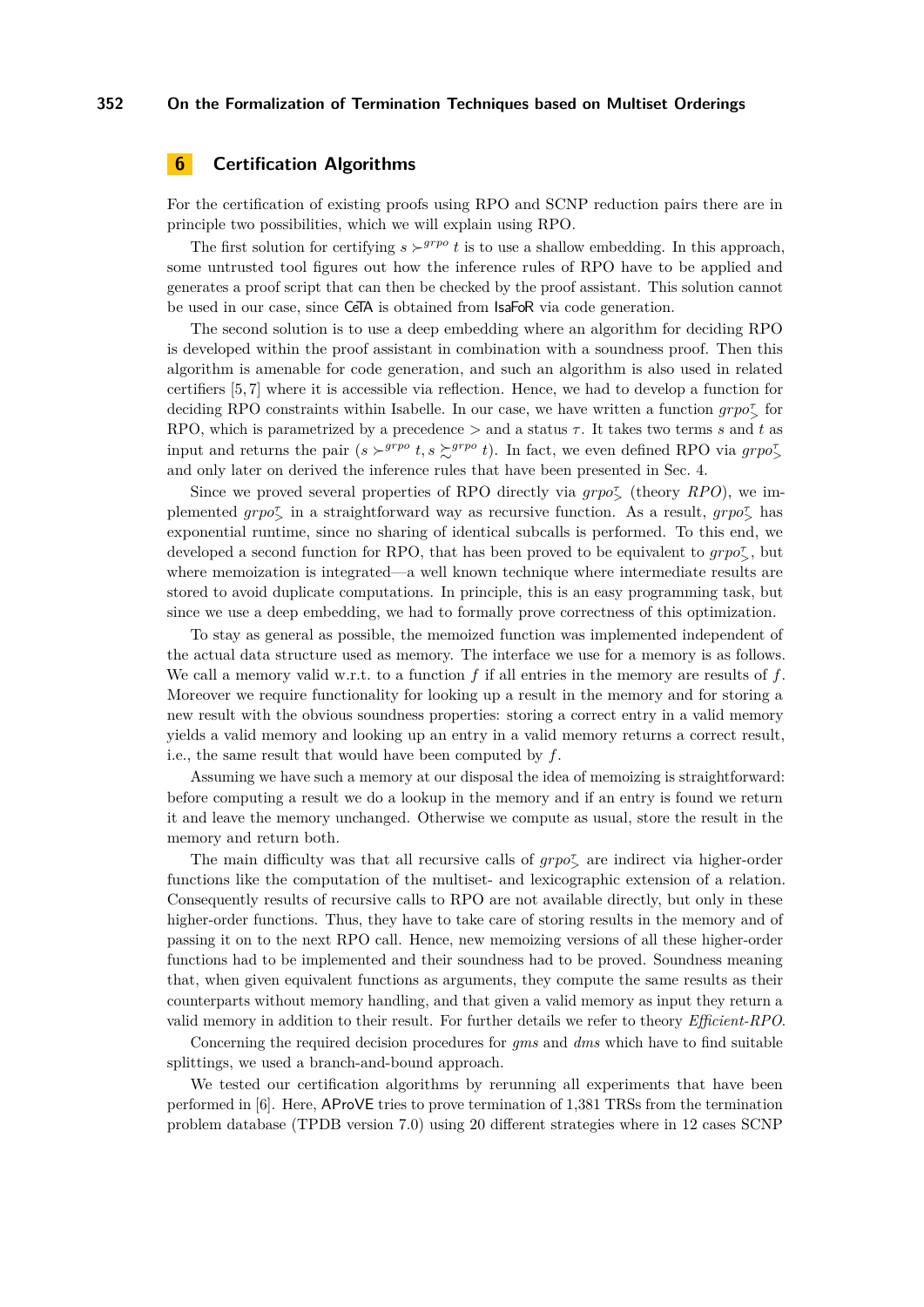reduction pairs are used and full size-change termination is tried 4 times. Here, in 16 strategies RPO or weaker orderings have been tried. As in [\[6\]](#page-15-3) we used a timeout of 60 seconds and although we used a different computer than in [\[6\]](#page-15-3), on the  $20 \times 1,381$  termination problems, there are only 8 differences in both experiments—all due to a timeout.

By performing the experiments we were able to detect a bug in the proof output of AProVE—the usable rules have not been computed correctly. After a corresponding fix indeed all 9,025 generated proofs could be certified by CeTA (version 2.2).

The experiments contain 432 proofs where the usage of  $\succ_{gms}$  and  $\succsim_{gms}$  was essential, i.e., where the constraints could not be oriented by  $\succ_{ms}$  and  $\succeq_{ms}$ . If one allows equality modulo the equivalence relation induced by the ordering, then still 39 proofs require  $\succ_{gms}$  and  $\succ_{gms}$ .

Regarding the time required for certification, although it is NP-complete, in our experiments, certification is much faster than proof search. The reason is that our certification algorithms are only exponential in the arity of the function symbols, and in the experiments the maximal arity was 7. In numbers: AProVE required more than 31 hours ( $\approx$  4 seconds per example) whereas CeTA was done in below 6 minutes ( $\approx 0.04$  seconds per example).

The experiments also show that proofs using SCNP reduction pairs can indeed be certified faster than proofs using full size-change termination. In average, the latter proofs require 50 % more time for certification than the former.

All details of our experiments are available at [http://cl-informatik.uibk.ac.at/](http://cl-informatik.uibk.ac.at/software/ceta/experiments/multisets/) [software/ceta/experiments/multisets/](http://cl-informatik.uibk.ac.at/software/ceta/experiments/multisets/).

# **7 Summary**

We have studied the generalization of the multiset ordering which is generated by two orderings: a strict one and a compatible non-strict one. Indeed this generalization preserves most properties of the standard multiset ordering, where we only detected one difference: the decision problem becomes NP-complete.

Concerning termination techniques that depend on multiset orderings, we formalized and corrected an extended variant of RPO that is used within AProVE, and we formalized and corrected SCNP reduction pairs. Certification of both techniques is NP-hard.

#### **Acknowledgments**

We thank Carsten Fuhs for helpful discussions and his support in the experiments, and we thank the anonymous referees for their helpful comments.

#### **References**

- <span id="page-14-3"></span>**1** T. Arts and J. Giesl. Termination of term rewriting using dependency pairs. *Theor. Comput. Sci.*, 236(1-2):133–178, 2000.
- <span id="page-14-1"></span>**2** F. Baader and T. Nipkow. *Term Rewriting and All That*. Cambridge University Press, Cambridge, 1998.
- <span id="page-14-0"></span>**3** A. M. Ben-Amram and M. Codish. A SAT-based approach to size change termination with global ranking functions. In *Proc. TACAS '08*, volume 4963 of *LNCS*, pages 218–232, 2008.
- <span id="page-14-4"></span>**4** A. M. Ben-Amram and C. Soon Lee. Program termination analysis in polynomial time. *ACM Trans. Program. Lang. Syst.*, 29(1), 2007.
- <span id="page-14-2"></span>**5** F. Blanqui and A. Koprowski. CoLoR: a Coq library on well-founded rewrite relations and its application on the automated verification of termination certificates. *Mathematical Structures in Computer Science*, 21(4):827–859, 2011.